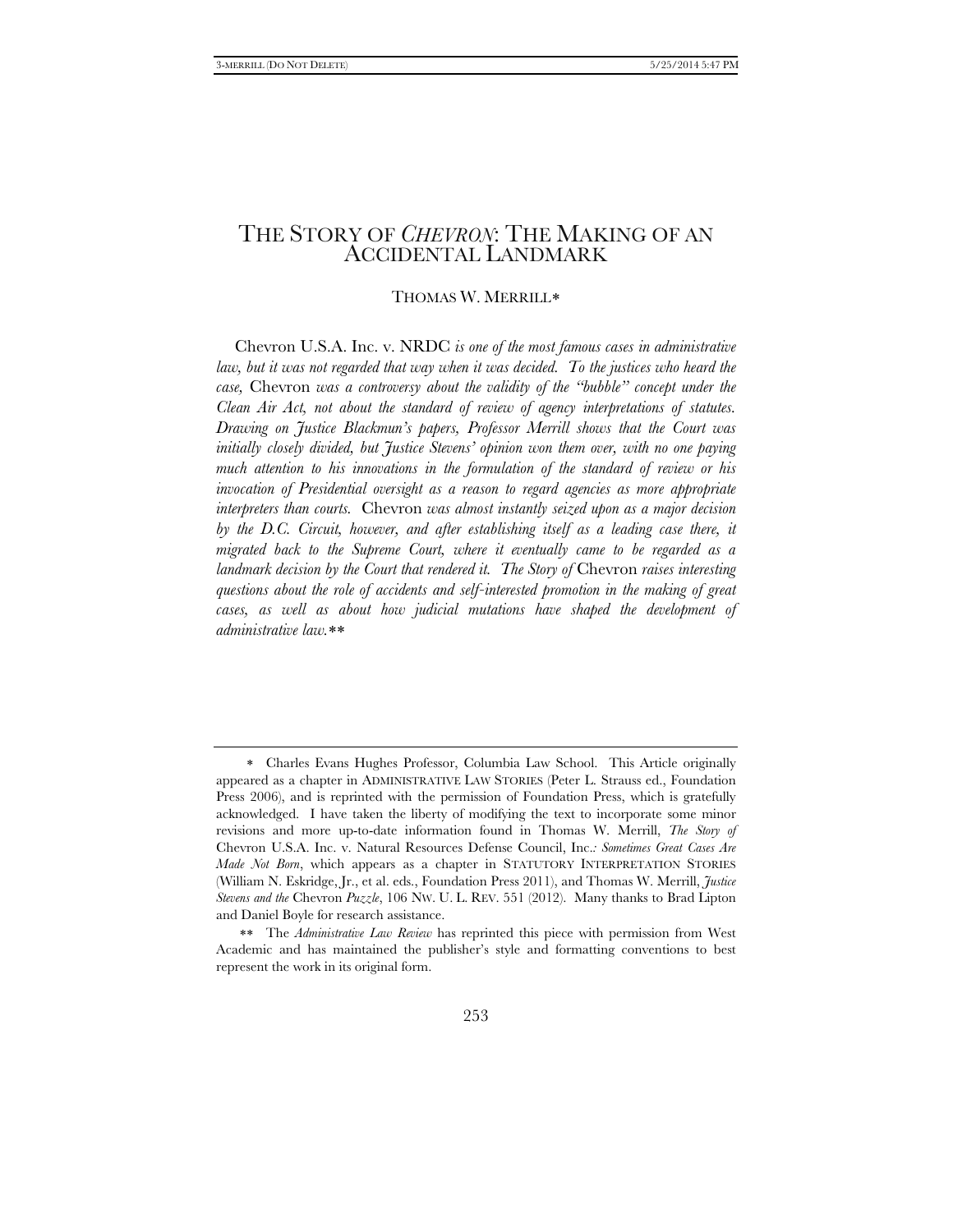## TABLE OF CONTENTS

#### **INTRODUCTION**

*Chevron U.S.A. Inc. v. Natural Resources Defense Council, Inc.*[1](#page-1-0) is the Supreme Court's leading statement about the division of authority between agencies and courts in interpreting statutes. The two-step framework announced by *Chevron* for resolving such questions has taken the legal world by storm. In its relatively brief life span, *Chevron* has been cited in 11,760 judicial decisions and 2,130 administrative decisions.[2](#page-1-1) It continues to accumulate judicial citations at the rate of about 1000 per year. It is eclipsed only by decisions like *Erie Railroad Co. v. Tompkins*[3](#page-1-2) (14,663 decisions) and *Bell Atlantic Corp. v. Twombly*[4](#page-1-3) (47,339 decisions). The company it keeps confirms its status as a leading decision prescribing the standard of review across a wide range of cases that come before the courts.

*Chevron*'s significance goes far beyond its utility as a statement of the standard of review, however. This is revealed by its frequency of citation in law review articles. *Chevron* has been cited by 8,009 articles included in the Westlaw database.[5](#page-1-4) The fascination academics have for *Chevron* means it has now been cited far more than *Erie* (5,052), a decision Bruce Ackerman once described as the "Pole Star" for an entire generation of legal scholarship.[6](#page-1-5) Indeed, *Chevron*'s frequency of citation in law review articles puts it in roughly the same league as *Marbury v. Madison*[7](#page-1-6) (8,492), which is

<span id="page-1-0"></span><sup>1.</sup> 467 U.S. 837 (1984). Although the West Reporter system, law reviews, and casebooks routinely get it wrong, the correct form of citation of the decision, following the official *U.S. Reports*, has no commas in the petitioner's name.

<span id="page-1-2"></span><span id="page-1-1"></span><sup>2.</sup> This and all following citation counts are based on Westlaw searches conducted on July 28, 2011.

<sup>3.</sup> 304 U.S. 64 (1938).

<sup>4.</sup> 550 U.S. 544 (2007).

<span id="page-1-4"></span><span id="page-1-3"></span><sup>5.</sup> *Chevron* has also been cited in 30 American Law Reports articles, 58 Westlaw journals, and over 3,600 miscellaneous other pieces of legal authority including digests, practice guides, circulars, and practitioner's handbooks.

<span id="page-1-6"></span><span id="page-1-5"></span><sup>6.</sup> BRUCE A. ACKERMAN, PRIVATE PROPERTY AND THE CONSTITUTION 272 n.4 (1977).

<sup>7.</sup> 5 U.S. (1 Cranch) 137 (1803).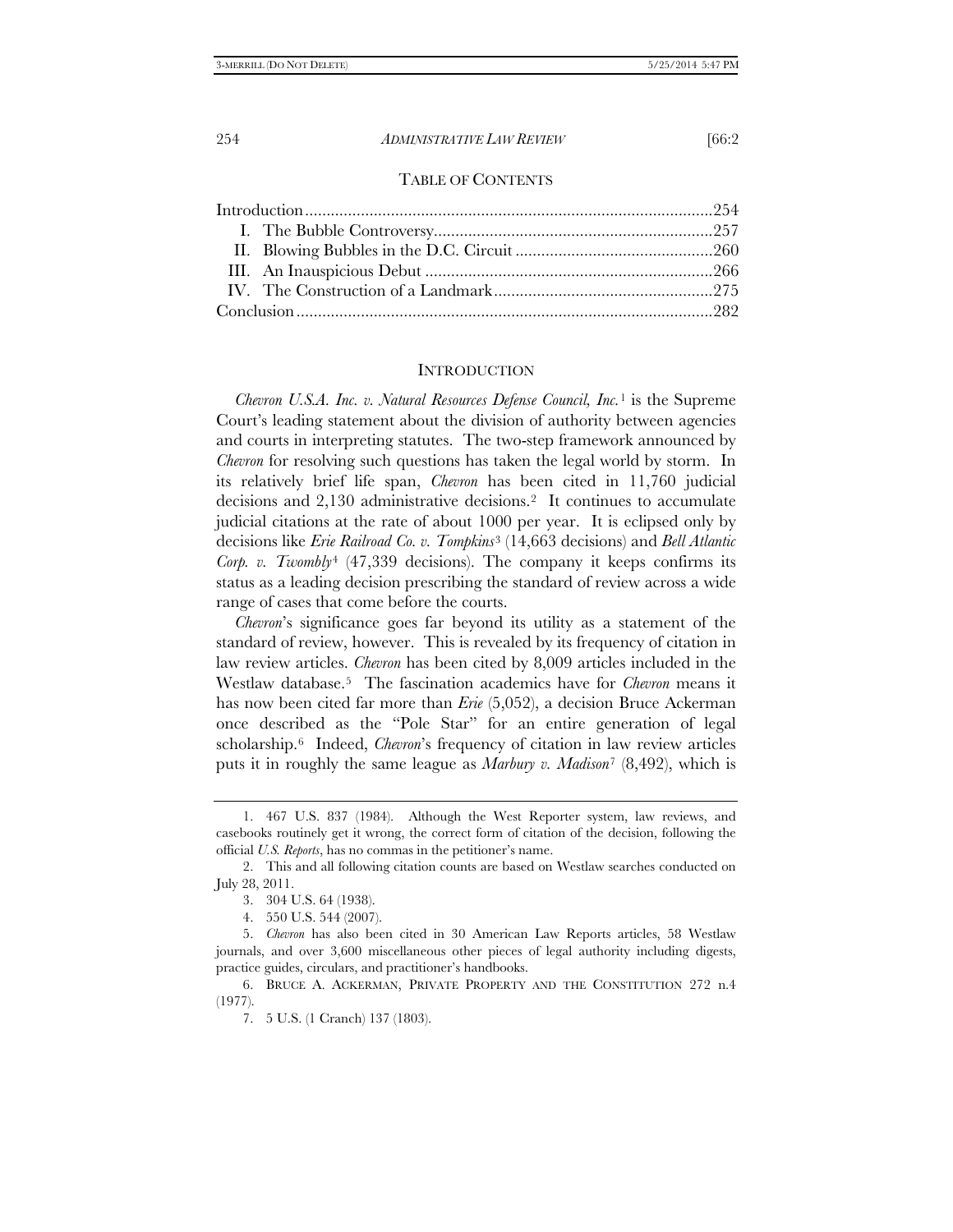perhaps appropriate given that *Chevron* has been called the "counter-*Marbury*" for the administrative state.<sup>[8](#page-2-0)</sup>

As suggested by its frequent appearance in law reviews, *Chevron* is also a controversial decision. The opinion marks a significant shift in the justification for giving deference to agency interpretations of law. Before *Chevron*, deference was justified largely on pragmatic grounds; after *Chevron*, deference has been justified largely in terms of implied delegations of authority from Congress. This shift in the theoretical underpinnings of the deference doctrine has made *Chevron* a magnet for commentators, with the result that "the *Chevron* doctrine" has been debated, analyzed, and measured in countless articles.

Legal revolutions are rare, and the general proposition for which *Chevron* stands—that courts should accept reasonable agency interpretations of statutes they are charged with administering—was not in and of itself revolutionary. The Court had said something similar in previous decisions.[9](#page-2-1) What was new was the way Justice John Paul Stevens creatively packaged this proposition in his opinion for a unanimous but short-handed Court of six justices. The *Chevron* opinion contains four significant innovations relative to previous judicial discussion.

First, the Court laid down a new two-step framework for reviewing agency statutory interpretations. At what was quickly dubbed "step one," courts, using "traditional tools of statutory construction," ask whether Congress had a "specific intention" with respect to the issue at hand[.10](#page-2-2) "If the intent of Congress is clear, that is the end of the matter; for the court, as well as the agency, must give effect to the unambiguously expressed intent of Congress."[11](#page-2-3) But if no clear congressional intent can be discerned, then the court, at "step two," determines whether the agency's interpretation was a "permissible construction of the statute."<sup>12</sup> The court should not ask whether the agency construction is the one "the court would have reached if the question initially had arisen in a judicial proceeding;" it is enough to show that "reasonable" interpreter might adopt the construction.<sup>[13](#page-2-5)</sup>

This two-step framework seems innocuous enough, but in fact contained subtle but significant departures from prior law. That law had been something of a hodge-podge, but the conventional wisdom was that it

<span id="page-2-0"></span><sup>8.</sup> Cass R. Sunstein, *Beyond* Marbury*: The Executive's Power to Say What the Law Is*, 115 YALE L.J. 2580, 2589 (2006).

<sup>9.</sup> *See, e.g.*, NLRB v. Hearst Publ'ns, 322 U.S. 111, 131 (1944).

<span id="page-2-5"></span><span id="page-2-4"></span><span id="page-2-3"></span><span id="page-2-2"></span><span id="page-2-1"></span><sup>10.</sup> Chevron U.S.A. Inc. v. Natural Res. Def. Council, Inc., 467 U.S. 837, 843 n.9, 845 (1984).

<sup>11.</sup> *Id*. at 842–43.

<sup>12.</sup> *Id*. at 843.

<sup>13.</sup> *Id*. at 843 n.11, 844.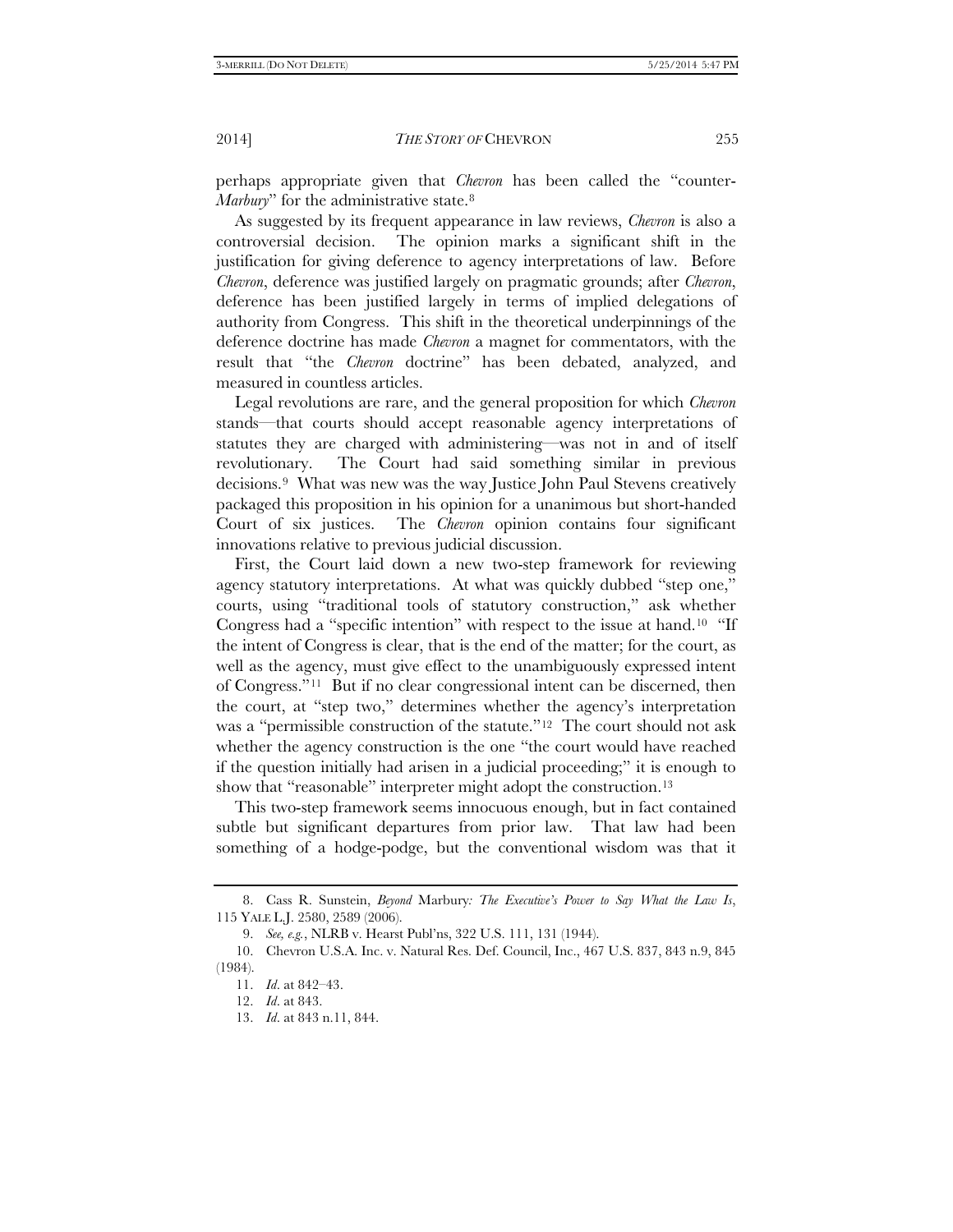required courts to assess agency interpretations against multiple contextual factors, such as whether the agency interpretation was longstanding, consistently held, contemporaneous with the enactment of the statute, thoroughly considered, or involved a technical subject as to which the agency had expertise.[14](#page-3-0) The two-step formula provided no logical place for courts to consider these contextual factors.[15](#page-3-1)

The two-step formula also implied that deference to the agency interpretation was all-or-nothing. If the court decided the matter at step one, the agency would get no deference (although the court might uphold the agency if it agreed that its interpretation was the one intended by Congress); if the court decided the matter at step two, the agency would get maximal deference. In contrast, the prior approach had seemed to suggest that any particular agency interpretation would get more or less deference along a sliding-scale, depending on how it stacked up against the traditional factors.

Second, *Chevron* departed from previous law by suggesting that Congress has delegated authority to agencies to function as the primary interpreters of statutes they administer. Sometimes, the Court noted, Congress expressly delegates authority to agencies to define specific statutory provisions by regulation. In these circumstances, the Court observed, agency regulations are "given controlling weight unless they are arbitrary, capricious, or manifestly contrary to the statute."[16](#page-3-2) The opinion then immediately noted that delegations can be implicit rather than explicit, and seemed to suggest that the same consequences would follow. By equating explicit and implicit delegations to agencies to fill in statutory gaps, the Court seemed to say that anytime Congress charges an agency with administration of a statute and leaves an ambiguity in the statute, it has impliedly delegated primary authority to the agency to interpret the statute. This vastly expanded the sphere of delegated agency lawmaking.

Third, *Chevron* broke new ground by invoking democratic theory as a reason for deferring to agency interpretations of statutes. In an unusual passage near the end of the opinion, the Court explained that judges "are

<span id="page-3-0"></span><sup>14.</sup> *See, e.g.*, Skidmore v. Swift & Co., 323 U.S. 134 (1944). *See generally* Colin S. Diver, *Statutory Interpretation in the Administrative State*, 133 U. PA. L. REV. 549, 562 (1985); Thomas W. Merrill, *Judicial Deference to Executive Precedent*, 101 YALE L.J. 969, 972–75 (1992).

<span id="page-3-2"></span><span id="page-3-1"></span><sup>15.</sup> Indeed, it appears *Chevron* has had a marked effect in reducing consideration of these factors by reviewing courts. *See* Orin S. Kerr, *Shedding Light on* Chevron*: An Empirical Study of the* Chevron *Doctrine in the U.S. Courts of Appeals*, 15 YALE J. ON REG. 1, 46 (1998) (reporting that in 1995 and 1996, only 5% of the courts of appeals decisions that applied *Chevron* considered the traditional contextual factors).

<sup>16.</sup> 467 U.S. at 844.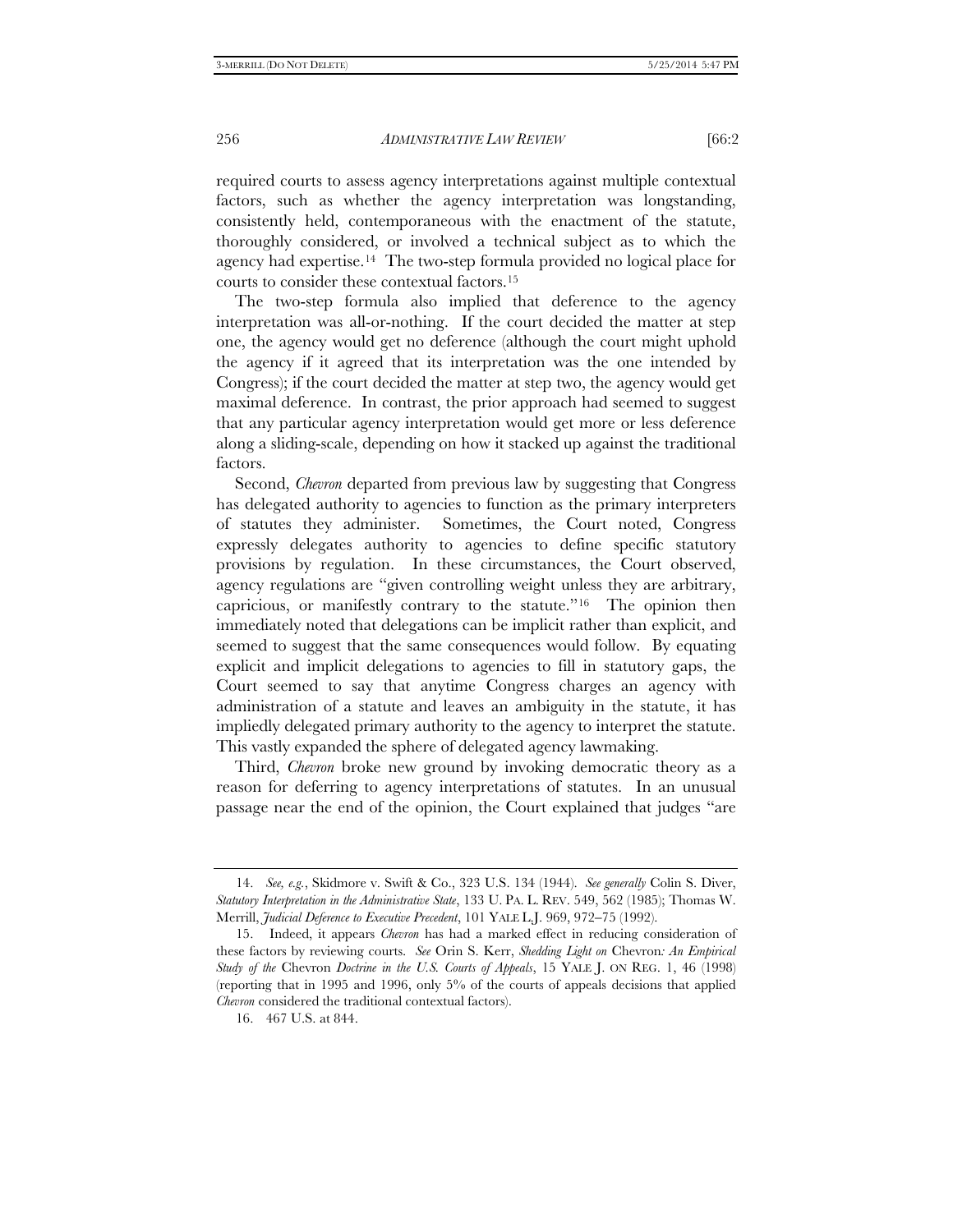not part of either political branch" and hence "have no constituency."[17](#page-4-0)  Agencies, while "not directly accountable to the people," are subject to the general oversight and supervision of the president, who is elected by all the people. Hence, it is fitting that agencies, rather than courts, resolve "the competing interests which Congress itself either inadvertently did not resolve, or intentionally left to be resolved by the agency charged with the administration of the statute in light of everyday realities."[18](#page-4-1) The new emphasis on democratic theory reinforced the presumption of delegated interpretational authority, and seemed to offer a universal reason to prefer agency interpretations to judicial ones.

Fourth, *Chevron* introduced the theme of comparative institutional choice into statutory interpretation. Prior to *Chevron*, it was universally assumed that it is the province of the courts to "say what the law is," including pronouncing on the meaning of statutes.[19](#page-4-2) After *Chevron*, courts and commentators gradually came to realize that other institutions (such as administrative agencies) may have a comparative advantage as interpreters, at least in some circumstances. This in turn introduced a meta-question into the theory and practice of statutory interpretation, namely determining the "preferred interpreter" before engaging in the process of interpretation. The full implications of this new perspective have yet to be fully assimilated, but it may ultimately revolutionize the process of statutory interpretation.<sup>[20](#page-4-3)</sup>

Most landmark decisions are born great—they are understood to be of special significance from the moment they are decided. But *Chevron* was little noticed when it was decided, and came to be regarded as a landmark case only some years later. This may be the most interesting aspect of the *Chevron* story—how a decision that was considered routine by those who made it came to be regarded as one of potentially transformative significance. Before we get to that part of the story, however, we need to understand what *Chevron* did decide, and why.

## I. THE BUBBLE CONTROVERSY

When it was briefed and argued, no one thought *Chevron* presented any question about the court-agency relationship in resolving questions of interpretation. Instead, all understood the case to be about the "bubble concept," a catchy phrase for a particular way of interpreting the term

<sup>17.</sup> *Id*. at 866.

<sup>18.</sup> *Id*. at 865–66.

<sup>19.</sup> Marbury v. Madison, 5 U.S. (1 Cranch) 137, 177 (1803).

<span id="page-4-3"></span><span id="page-4-2"></span><span id="page-4-1"></span><span id="page-4-0"></span><sup>20.</sup> For an example of this perspective, see ADRIAN VERMEULE, JUDGING UNDER UNCERTAINTY: AN INSTITUTIONAL THEORY OF LEGAL INTERPRETATION (2006).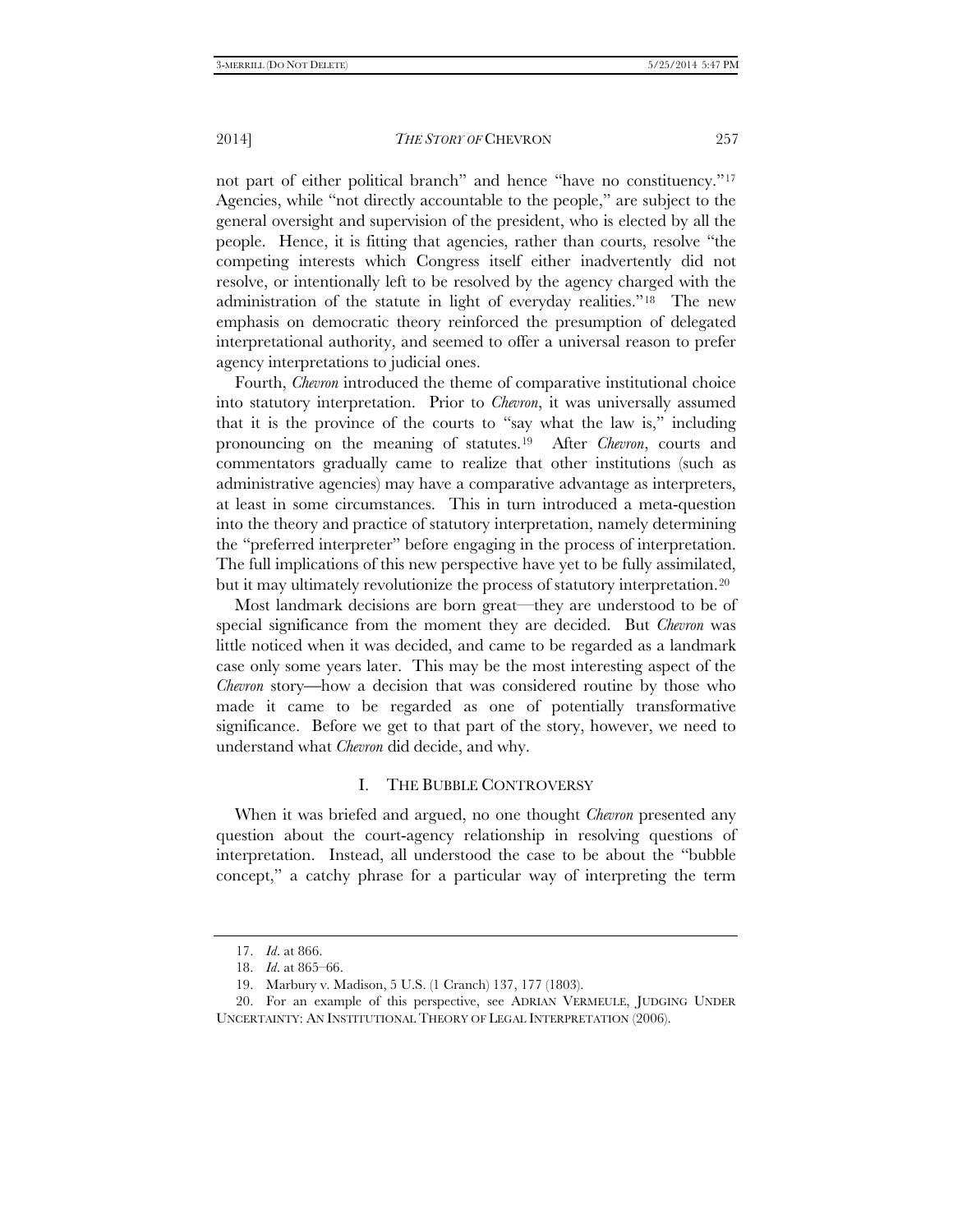"stationary source" under the Clean Air Act.[21](#page-5-0) One cannot understand how Justice Stevens was able to obtain unanimous support for his provocative opinion, or why that opinion came to have such compelling power for lower court judges, without some sense of the controversy over the bubble.

Three different programs established by the Clean Air Act require that stationary sources of air pollution, like power plants and smelters, adopt strict technology-based limitations on emissions. Each program kicks in when firms either construct "new" stationary sources, or "modify" existing stationary sources. The programs impose much less demanding limitations on existing stationary sources. Yet each of the programs contains a critical ambiguity about the meaning of "source": it is unclear whether this word refers to each *apparatus* that emits pollution within a plant, or whether it refers to the *entire plant*.

Under the apparatus definition, if a plant installs a new apparatus like a boiler with a smoke stack, this would be new source. Hence the new boiler would have to comply with tough technology-based controls. The plantwide definition, in contrast, in effect puts an imaginary bubble over an entire industrial complex and looks at changes in the amount of pollution coming out of a hole at the top. Under this bubble definition, if a firm adds a new boiler with a smoke stack, but makes offsetting changes in other parts of the operation such that the net effect is to reduce or hold pollution levels unchanged, the addition of the new boiler would be neither a new source nor a modification of a source. Hence the change could be ignored for regulatory purposes.

The bubble concept was controversial from the time it was first proposed in the early 1970s. Environmentalists generally opposed the bubble because they saw it as locking in the environmental status quo. Suppose a plant consists of four apparatuses, each of which emits 100 tons of pollution per year, for total emissions of 400 tons. A new apparatus subject to newsource controls would emit only 25 tons of pollution. Under the bubble concept, the plant could continue to rebuild itself indefinitely, replacing each uncontrolled apparatus with a new uncontrolled apparatus as the old one wore out. Each replacement would result in no net addition of pollution from the plant, and so the tough technology-based standards would never be triggered. After a while, the plant would consist of nothing but new apparatuses, and yet it would still be emitting 400 tons of pollution,

<span id="page-5-0"></span><sup>21.</sup> 42 U.S.C. §§ 7401–7671q. I will follow convention in citing to the section numbers of the Act as they appear in the Statutes at Large. Thus, Clean Air Act (CAA)  $\S 111(a)(3)$ , the definition of "stationary source" under Section 111 of the Act, corresponds to 42 U.S.C. § 7411(a)(3) in the United States Code.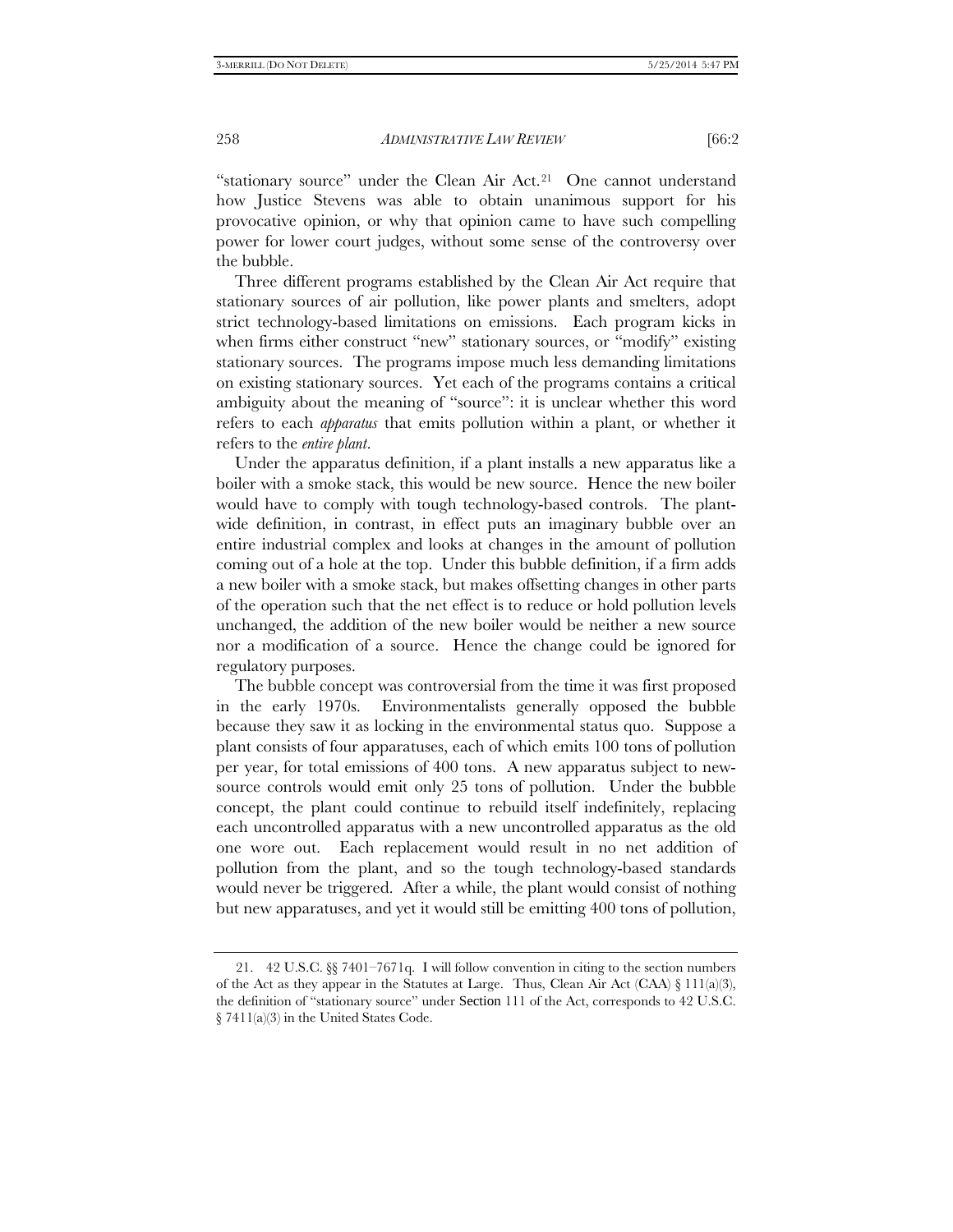rather than the 100 tons it would emit if each apparatus had been regulated. The objectives of the new source provisions would be evaded, and no further progress would be made in cleaning up the air, as the accompanying graphic illustrates.

Industry representatives and economists countered with a different example. Suppose, as before, a plant with four apparatuses, each emitting 100 tons in an unregulated state. Now suppose that the plant wants to expand output by adding a fifth apparatus. Under the narrow singleapparatus definition of source, the new apparatus would be subject to controls, and would emit 25 tons. So the plant would now emit a total of 425 tons. Under the bubble policy, however, the plant could escape technology-based controls if it could somehow hold total emissions from the plant to 400 tons or less. Suppose it could do this relatively cheaply by retrofitting the existing apparatuses with a device that reduces emissions from 100 to 75 tons and by installing the device on the new apparatus. The result would be to reduce total emissions from the plant from 400 (4 x 100) to 375 tons (5 x 75). Application of the bubble in this example could save the plant considerable money *and* would also result in a better outcome for the environment—375 tons of pollution per year versus 425 tons of pollution, again illustrated graphically.



**Bubble Hypotheticals**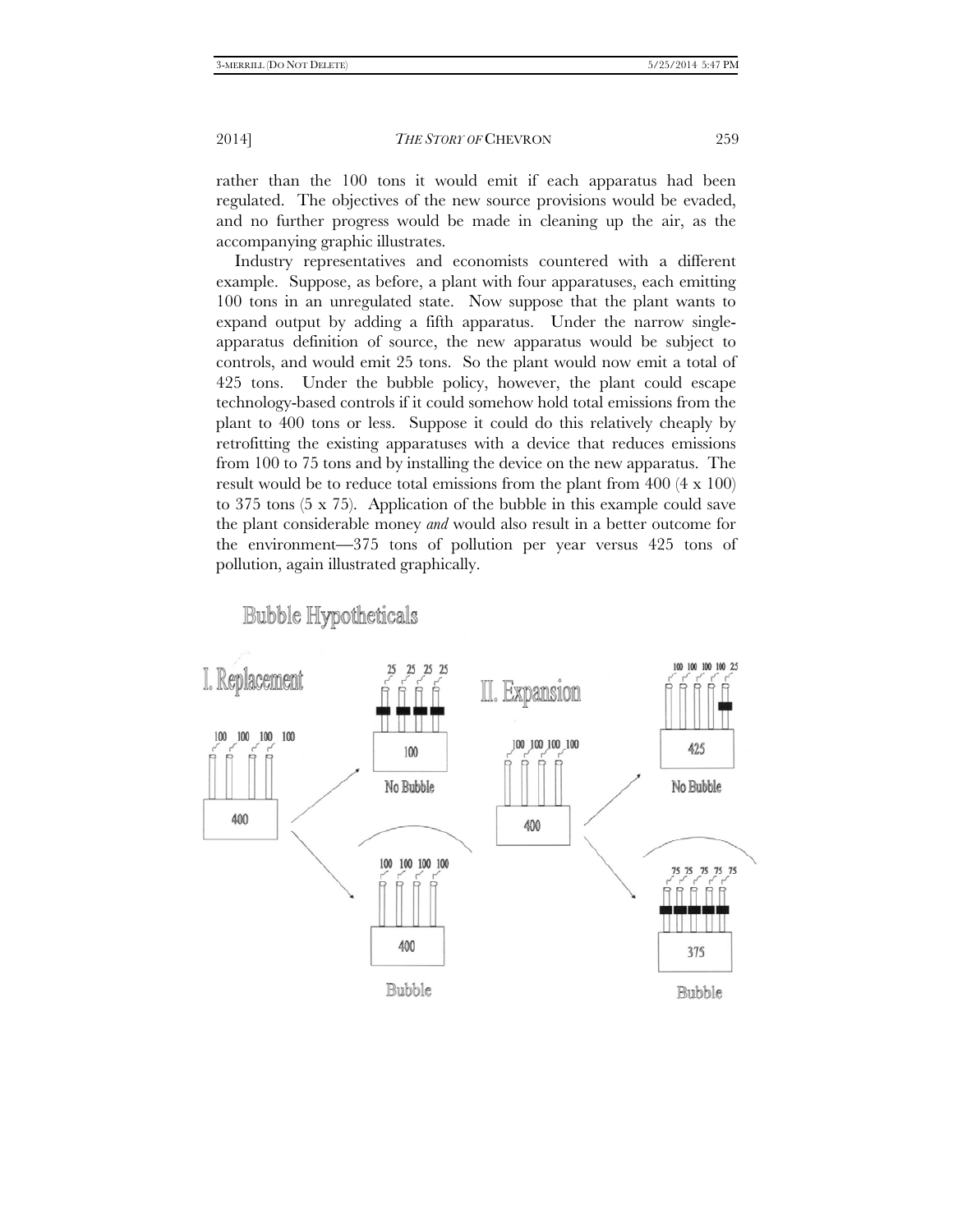As with other attempts to resolve policy disputes by hypothetical example, the outcome depends on the assumptions built into the example. The case for the single-apparatus definition turns on the assumption that there is a sharp discontinuity between old equipment and new equipment. Old equipment is highly polluting, too costly to retrofit, and will inevitably be replaced by new equipment because of technological obsolescence. Thus, the best policy is hang tough and insist that technology-based standards apply to each apparatus, because over the long run this will do the most to improve air quality. The case for the bubble concept rests on the assumption that there is more of a continuous function between the costs and benefits of retrofitting existing equipment versus installing new equipment. Sometimes retrofitting old equipment might yield more environmental benefits at lower costs than scrapping old equipment and replacing it with new. Thus, the best policy is to give firms general pollution-reduction goals combined with considerable flexibility in determining how to go about meeting those goals.

### II. BLOWING BUBBLES IN THE D.C. CIRCUIT

The Environmental Protection Agency's (EPA's) first encounter with the bubble debate came in connection with the administration of the New Source Performance Standards (NSPS) established by Section 111 of the Clean Air Act of 1970. The NSPS applied to "new sources," which were defined as "any stationary source, the construction or modification of which" begins after a NSPS for that category of sources is published.<sup>22</sup> "Stationary source" was defined in turn as "any building, structure, facility, or installation which emits or may emit any air pollutant."[23](#page-7-1)  "Modification," for its part, was strictly defined to mean any change in a source "which increases the amount of any air pollutant emitted by such source."[24](#page-7-2) EPA's initial regulations simply repeated the statutory definitions without clarifying whether "source" means apparatus or an entire plant.[25](#page-7-3)

In 1975, after a vigorous lobbying campaign by the nonferrous smelting industry, EPA endorsed a modest form of the bubble concept under Section 111.[26](#page-7-4) EPA decided that "facility" means a single apparatus, and "source"

<sup>22.</sup> CAA § 111(a)(2).

<sup>23.</sup> *Id*. § 111(a)(3).

<sup>24.</sup> *Id*. § 111(a)(4).

<span id="page-7-4"></span><span id="page-7-3"></span><span id="page-7-2"></span><span id="page-7-1"></span><span id="page-7-0"></span><sup>25.</sup> *See* Standards of Performance for New Stationary Sources, 36 Fed. Reg. 24,875, 24,977 (Dec. 23, 1971).

<sup>26.</sup> Standards of Performance for New Stationary Sources, 40 Fed. Reg. 58,416 (Dec.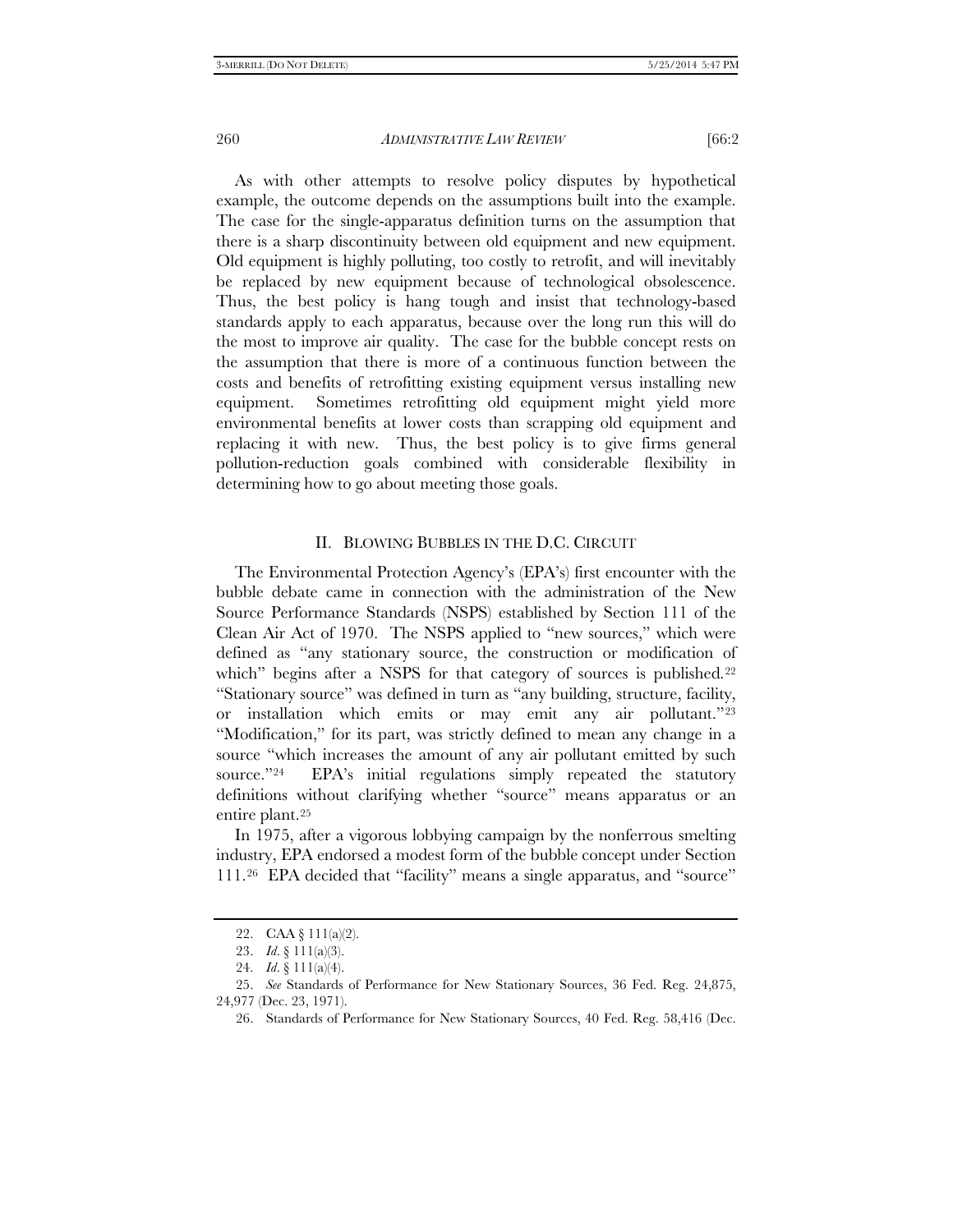means either a single apparatus *or* a complex of apparatuses. Consistent with this "dual definition" of stationary source, EPA amended its regulations to define "source" to mean any "building, structure, facility, or installation" which "contains any one *or combination of*" facilities.[27](#page-8-0) This definition implicitly *rejected* the bubble, which requires that "source" mean the entire plant. The agency nevertheless went on to endorse a qualified form of the bubble in a separate provision of the regulations dealing with the meaning of "modification." Here, EPA provided that no modification would be deemed to occur when an "existing facility undergoes a physical or operational change" and the owner demonstrates that the "total emission rate of any pollutant has not increased from all facilities within the stationary source."[28](#page-8-1)

On cross petitions for review by ASARCO (a firm in the nonferrous smelting industry) and the Sierra Club, a divided D.C. Circuit panel rejected the bubble concept "in toto."[29](#page-8-2) The majority opinion was written by Judge J. Skelly Wright,<sup>[30](#page-8-3)</sup> a staunch liberal who was prone to see industry capture of administrative agencies in many of the regulatory controversies that came before him.[31](#page-8-4) Wright's opinion portrayed the controversy as one in which EPA had caved in to industry by adopting a position "contrary to both the language and the basic purpose of the Act."[32](#page-8-5)

As to the language of the Act, Judge Wright agreed with the Sierra Club that the "plain meaning" of "source" could not be defined to mean both "facility" and "combination of facilities" (although this was not the feature of the regulation that permitted the bubble—that was the definition of "modification"). With respect to the purposes of the Act, Judge Wright thought that the bubble would allow operators to evade their duty to install pollution control systems based on best available technology, as long as they could devise some way to keep total emissions from an entire plant from increasing. As he vividly put it, "[t]reating whole plants as single sources would grant the operators of existing plants permanent easements against

<span id="page-8-1"></span><span id="page-8-0"></span><sup>16, 1975).</sup>

<sup>27.</sup> *Id*. at 58,418 (amending 40 C.F.R. § 60.2) (emphasis added).

<sup>28.</sup> *Id*. at 58,419 (adding 40 C.F.R. § 60.14).

<sup>29.</sup> ASARCO Inc. v. EPA, 578 F.2d 319*,* 325 (D.C. Cir. 1978).

<span id="page-8-3"></span><span id="page-8-2"></span><sup>30.</sup> Judge Harold Leventhal joined Judge Wright's opinion but wrote a separate concurrence. Judge George MacKinnon wrote a dissenting and concurring opinion.

<span id="page-8-4"></span><sup>31.</sup> *See* Thomas W. Merrill, *Capture Theory and the Courts: 1967-1983*, 72 CHI.-KENT L. REV. 1039, 1065–66 (1997) (citing judicial and extra-judicial writings of Judge Wright exhibiting preoccupation with agency capture).

<span id="page-8-5"></span><sup>32.</sup> *ASARCO*, 578 F.2d at 328; *see also id*. at 329 (stating that EPA had supported the qualified bubble "by examples drawn from circumstances peculiar to the nonferrous smelting industry" which was an improper basis for regulations "setting standards for all industries").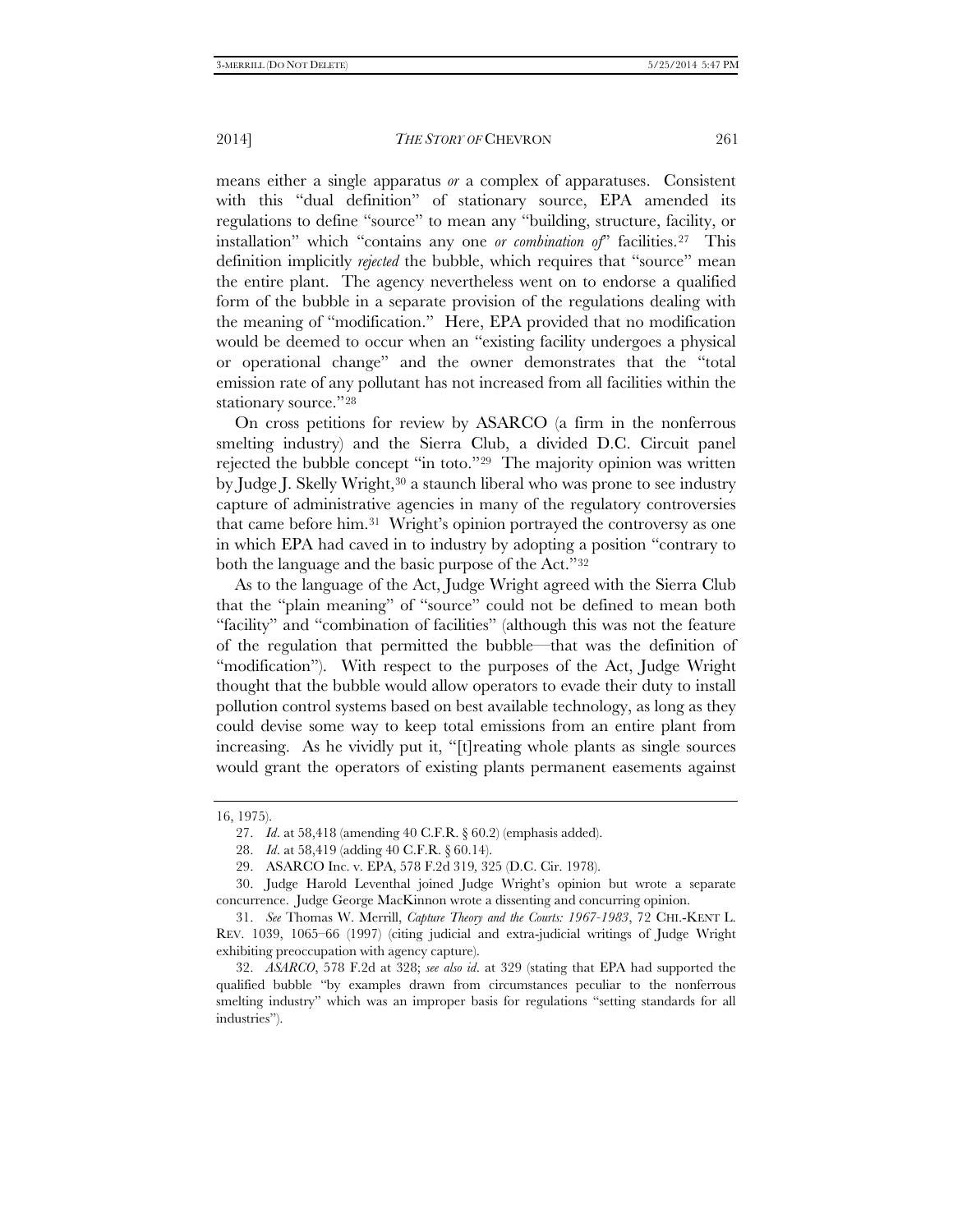federal new source standards and the worst polluters would get the largest easements."[33](#page-9-0) Thus, the bubble was incompatible with the central purpose of Section 111, which Judge Wright said was to enhance air quality. Neither ASARCO nor the EPA petitioned for *certiorari*, so the bubble was dead for purposes of Section 111.

The 1977 Amendments to the Clean Air Act added two additional new source provisions to the Act. These provisions were applicable depending on whether air quality in a particular region is better than or worse than required by the National Ambient Air Quality Standards (NAAQS) established under the 1970 Act. New Part C, called Prevention of Significant Deterioration (PSD), was designed to impose limits on the ability of states to allow clean air to deteriorate downward toward the NAAQS level. New Part D, called Plan Requirements for Nonattainment Areas (nonattainment program or NAP), was designed to prod states to bring dirty air areas into compliance with the NAAQS. Each of these new Parts included, among its regulatory instruments, new source review provisions requiring states to adopt technology-based standards for certain new and modified sources. Neither of the new provisions made any further attempt to define "facility" or "source,"[34](#page-9-1) nor was there any cross reference in either Part to the definition of "stationary source" in Section 111. Both Parts, however, expressly incorporated the definition of "modification" set forth in Section 111.[35](#page-9-2)

The 1977 Amendments were enacted after EPA had adopted the qualified bubble under Section 111, but before that policy had been struck down by *ASARCO*. When EPA issued regulations implementing the new PSD program,<sup>[36](#page-9-3)</sup> it adopted for that program virtually the same qualified bubble concept that had been invalidated by *ASARCO*.[37](#page-9-4) The agency reasoned that Congress, in adopting the 1977 amendments, had been made aware of the definition of "modification" EPA had adopted under Section 111. Thus, when Congress directed that "modification" have the same meaning for PSD purposes as under Section 111, it implicitly ratified EPA's qualified bubble under PSD.[38](#page-9-5)

<sup>33.</sup> *Id*. at 329 n.40.

<sup>34.</sup> CAA § 302(j).

<span id="page-9-2"></span><span id="page-9-1"></span><span id="page-9-0"></span><sup>35.</sup> *Id.* § 169(2)(C) (PSD); *id.* § 171(4) (NAP). The incorporation of the definition of "modification" in the PSD program was added by a subsequent technical corrections amendment. *See* Pub. L. No. 95-190, § 14(a)(54), 91 Stat. 1393, 1402 (1977). It is codified as a parenthetical in CAA  $\S$  169(2)(C) (definition of "construction").

<span id="page-9-5"></span><span id="page-9-4"></span><span id="page-9-3"></span><sup>36.</sup> 1977 Clean Air Act; Prevention of Significant Air Quality Deterioration, 43 Fed. Reg. 26,380 (June 19, 1978).

<sup>37.</sup> *Id*. at 26,394.

<sup>38.</sup> *Id*. at 26,403.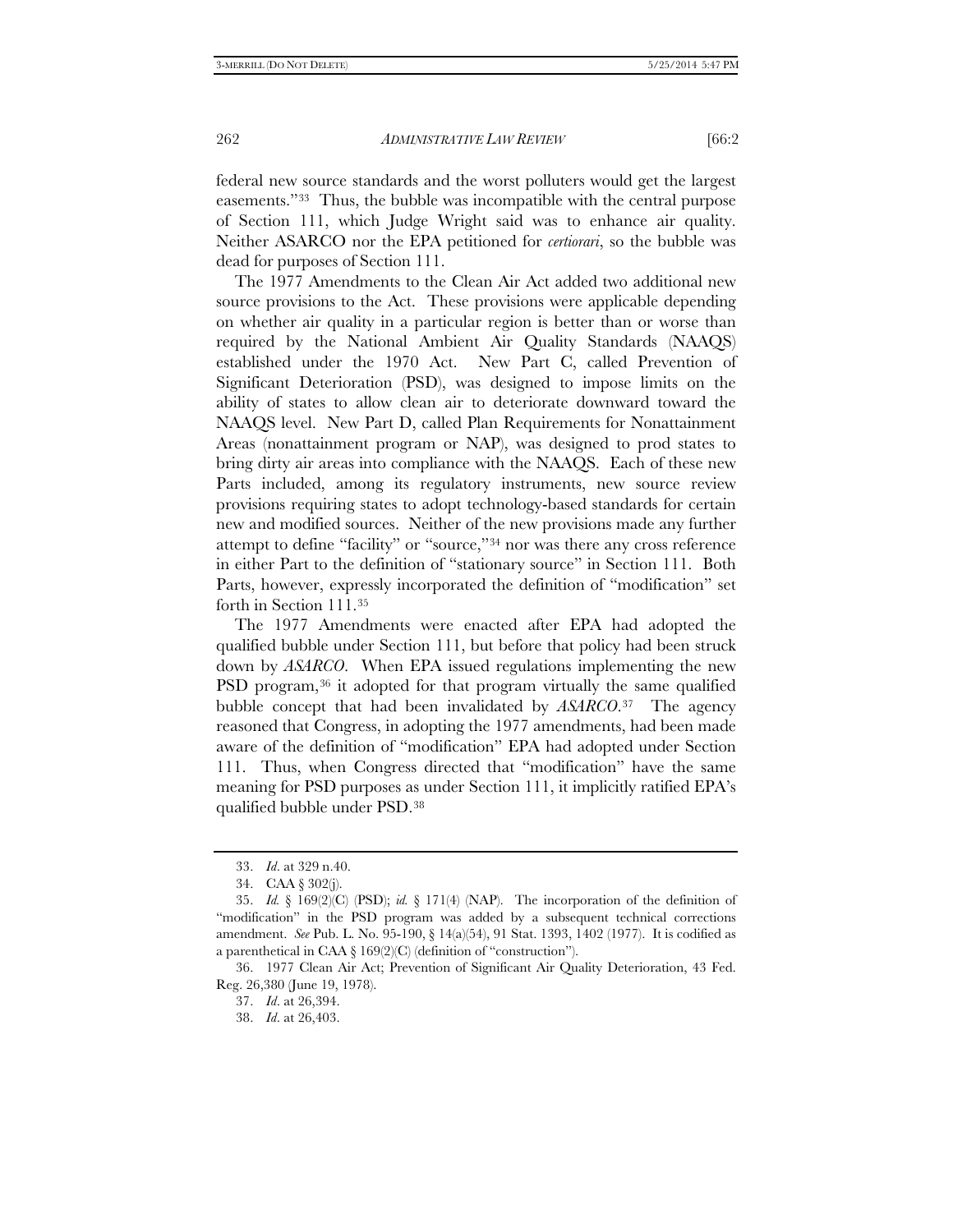The PSD regulations were challenged in the D.C. Circuit in *Alabama Power Co. v. Costle*,<sup>[39](#page-10-0)</sup> a massive judicial review proceeding that entailed dozens of issues besides the legality of the bubble policy. The panel issued a *per curium* opinion summarizing its conclusions in June 1979, and issued its final opinion in April 1980. The final opinion was divided up by the three judges who heard the matter,<sup>[40](#page-10-1)</sup> each judge writing a separate section. The challenge to the bubble was assigned to Judge Malcolm Wilkey, one of the court's more conservative and pro-business members.

Judge Wilkey concluded that the statutory definition of "stationary source" in Section 111 ("any building, structure, facility, or installation") was the meaning Congress intended EPA to apply under the PSD provisions.[41](#page-10-2) Accordingly, to the extent EPA had sought to expand the definition of major stationary source to include other terms (including "combination thereof"), it was invalid under *ASARCO*. Similarly, since Congress had specifically incorporated by reference the definition of "modification" under Section 111, EPA's freedom to define that term was also limited by *ASARCO*.

Judge Wilkey recognized that these rulings might impose regulatory burdens on industry and EPA. He sought to soften the blow by indicating that EPA had broad discretion to define the component terms of the statutory definition of "source" (building, structure, facility, or installation) in different ways in order to advance the purposes of different new source programs.[42](#page-10-3) In particular, Judge Wilkey noted that the occasions for review of modifications would be reduced because the bubble definition of source would be used for these purposes.[43](#page-10-4)

Judge Wilkey spent little time considering the text of the statute in reaching the conclusion that the bubble was a permissible definition of "source" in the context of the PSD program. Instead, the focus was on policy. He made two principal points. First, in the dynamic American economy, "alterations of almost any plant occur continuously." To apply the definition of "modification" to any individual apparatus would result in burdensome and repetitious PSD review of many "routine alterations of a plant."[44](#page-10-5) Second, the PSD program was designed to prevent deterioration of air quality, not enhancement of air quality. Thus, any definition other than the bubble "would be unreasonable and contrary to the expressed

<sup>39.</sup> 636 F.2d 323 (D.C. Cir. 1980).

<span id="page-10-2"></span><span id="page-10-1"></span><span id="page-10-0"></span><sup>40.</sup> The panel consisted of Judges Leventhal, Robinson, and Wilkey.

<sup>41.</sup> *Id*. at 395–96.

<span id="page-10-3"></span><sup>42.</sup> *Id*. at 397.

<span id="page-10-5"></span><span id="page-10-4"></span><sup>43.</sup> *Id*. at 400.

<sup>44.</sup> *Id*. at 401.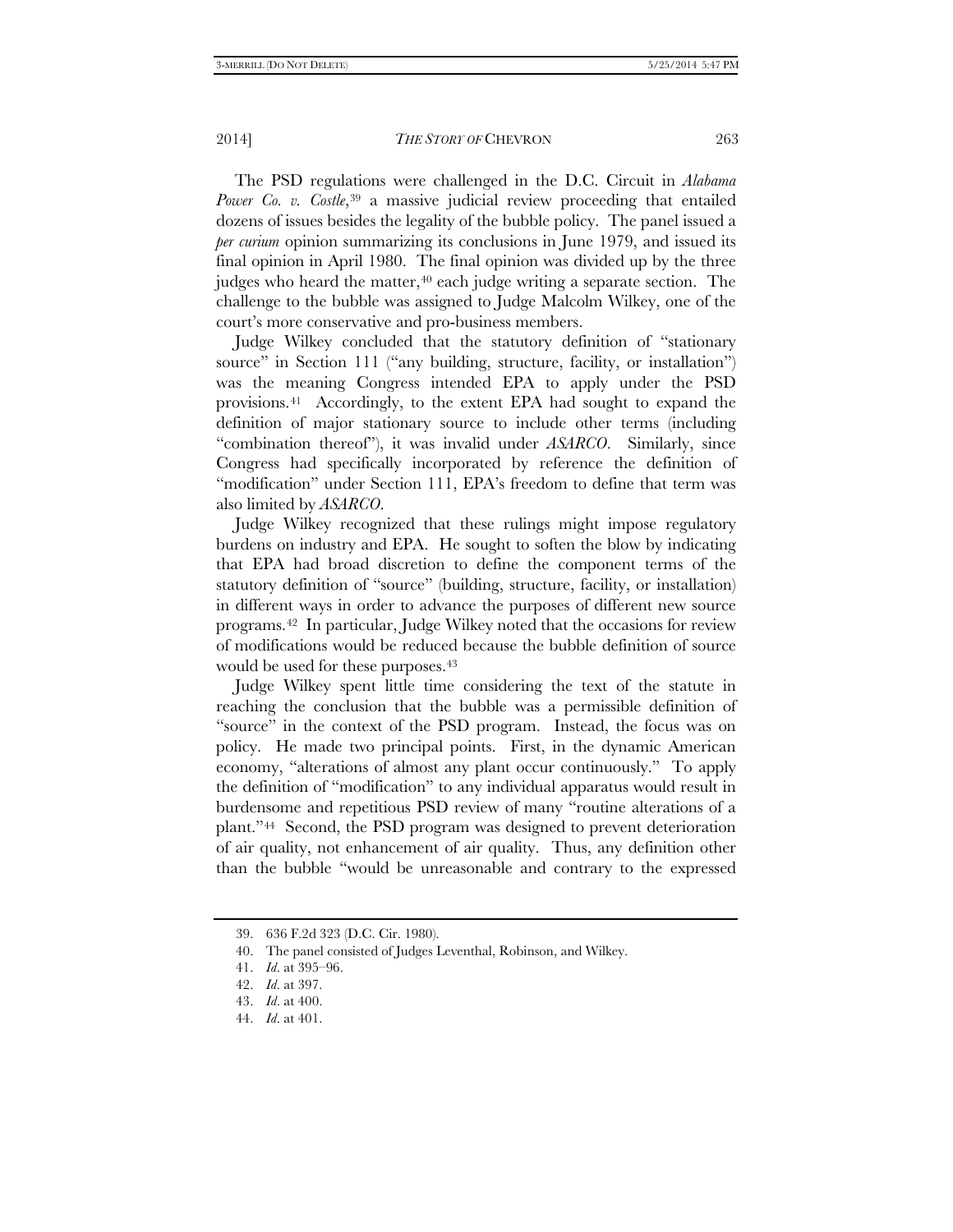purposes of the PSD provisions of the Act."[45](#page-11-0) Whereas Judge Wright had implied that the bubble was unlawful in any form under Section 111, the Wilkey opinion seemed to say that the bubble concept was required under the PSD program.

The third leg of the new source review stool was the nonattainment program, also added by the 1977 amendments. Here, EPA engaged in a series of zigzag efforts to clarify whether the bubble should apply. In a Notice of Proposed Rulemaking issued in response to the June 1979 *per curiam* order in *Alabama Power*,<sup>46</sup> EPA proposed a qualified bubble definition of source that could be used by states in full compliance with Part D requirements, while laggard states would have to use the apparatus definition.<sup>[47](#page-11-2)</sup> After the D.C. Circuit's full opinion in *Alabama Power* issued,<sup>[48](#page-11-3)</sup> EPA determined that the bubble had to be prohibited for all purposes under the Part D program. The circuit court had ruled that the bubble was inappropriate under programs designed to improve air quality, and the nonattainment program was designed to improve air quality.[49](#page-11-4)

The election of Ronald Reagan as President in 1980 marked a major shift in executive branch policy toward environmental and safety regulation. The philosophy of deregulation, emphasizing the use of markets and market-imitating mechanisms rather than centralized regulatory controls, got its start earlier, as applied to traditional transportation and infrastructural industries like airlines, trucking, railroads, telephones and utilities.[50](#page-11-5) The Reagan Administration broke new ground by extending this philosophy to environmental and safety regulation. Consistent with this new direction in policy, EPA announced that it had decided to reconsider issues related to the definition of "source" under the nonattainment and PSD new source review programs, as part of "a Government-wide reexamination of regulatory burdens and complexities that is now in progress."[51](#page-11-6) The upshot was that the agency decided to

<sup>45.</sup> *Id*.

<span id="page-11-1"></span><span id="page-11-0"></span><sup>46.</sup> The *Alabama Power* panel released an order with a summary of its ruling in June 1979, but released its full opinion only in December, which was then further revised in April 1980.

<span id="page-11-2"></span><sup>47.</sup> Requirements for Preparation, Adoption, and Submittal of State Implementation Plans, 44 Fed. Reg. 51,924, 51,934 (Sept. 5, 1979).

<span id="page-11-3"></span><sup>48.</sup> Requirements for Preparation, Adoption, and Submittal of State Implementation Plans, 45 Fed. Reg. 52,676 (Aug. 7, 1980).

<sup>49.</sup> *Id*. at 52,746.

<span id="page-11-5"></span><span id="page-11-4"></span><sup>50.</sup> For general background, see Joseph D. Kearney & Thomas W. Merrill, *The Great Transformation of Regulated Industries Law*, 98 COLUM. L. REV. 1323 (1998).

<span id="page-11-6"></span><sup>51.</sup> Requirements for Preparation, Adoption, and Submittal of Implementation Plans, 46 Fed. Reg. 16,280, 16,281 (Mar. 12, 1981). EPA did not propose to revisit the definition of "source" under the NSPS, apparently on the ground that this would contravene the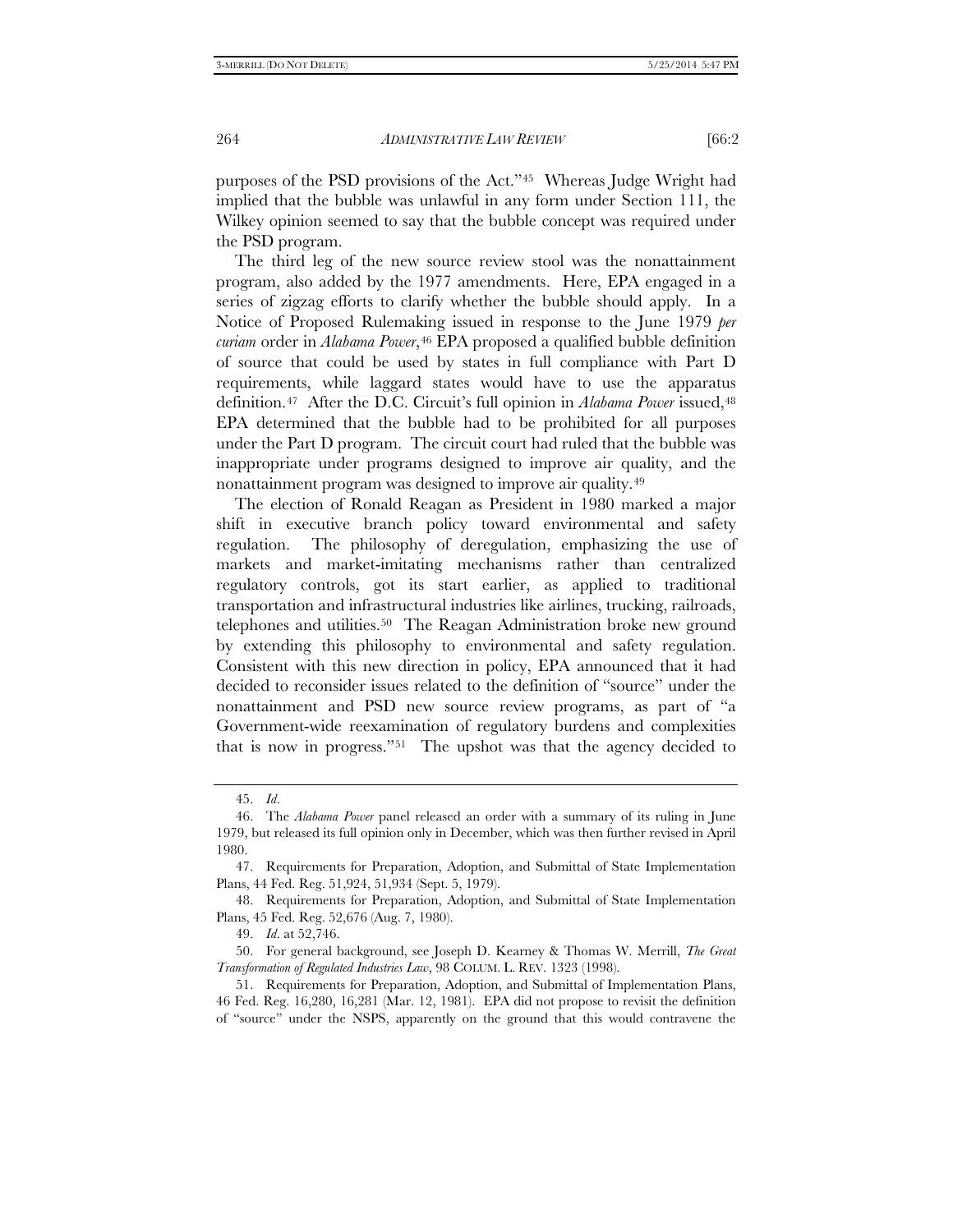permit the states, at their election, to adopt an *unqualified* bubble definition of source for both PSD and nonattainment purposes.[52](#page-12-0) The change was justified on the ground that allowing the states to choose the bubble definition would give them "much greater flexibility in developing their nonattainment . . . programs."[53](#page-12-1)

The new 1981 regulations were challenged in the D.C. Circuit by three environmental groups, led by the Natural Resources Defense Council. The case was assigned to a panel composed of Judges Abner Mikva, Ruth Bader Ginsburg, and William Jameson (a visiting senior district judge from Montana). Judges Mikva and Ginsburg were both relatively liberal Carter appointees. Judge Mikva would later resign to serve as White House Counsel to President Clinton, and Judge Ginsburg would later be appointed to the Supreme Court by Clinton.

The decision was unanimous to vacate EPA's regulations. Judge Ginsburg's opinion for the court, stripped of details about the statutory and regulatory background, reduced to a syllogism.[54](#page-12-2) *Alabama Power* and *ASARCO* "establish as the law of this Circuit a bright line test for determining the propriety of EPA's resort to a bubble concept."[55](#page-12-3) This test provided that the bubble "is mandatory for Clean Air Act programs designed merely to maintain existing air quality," but is inappropriate "in programs enacted to improve the quality of the ambient air."[56](#page-12-4) "The nonattainment program's *raison d'être* is to ameliorate the air's quality in nonattainment areas sufficiently to achieve expeditious compliance with the NAAQS.["57](#page-12-5) Ergo the bubble could not lawfully be used under the nonattainment program.

Judge Ginsburg made no attempt to determine whether the bubble concept could be squared with the statutory meaning of "stationary source," and she agreed with EPA that the legislative history was "at best contradictory."[58](#page-12-6) The opinion also gave short shrift to EPA's judgment that application of the bubble, at least in the context of the nonattainment program, would not interfere with efforts to achieve further improvements

<span id="page-12-0"></span>judgment in *ASARCO*.

<span id="page-12-2"></span><span id="page-12-1"></span><sup>52.</sup> Requirements for Preparation, Adoption and Submittal of Implementation Plans and Approval and Promulgation of Implementation Plans, 46 Fed. Reg. 50,766 (Oct. 14, 1981).

<sup>53.</sup> *Id*. at 50,767.

<sup>54.</sup> Natural Res. Def. Council v. Gorsuch, 685 F.2d 718 (D.C. Cir. 1982).

<sup>55.</sup> *Id*. at 726.

<sup>56.</sup> *Id*.

<sup>57.</sup> *Id.* at 726–27.

<span id="page-12-6"></span><span id="page-12-5"></span><span id="page-12-4"></span><span id="page-12-3"></span><sup>58.</sup> *Id.* at 727 n.39. Indeed, the opinion "express[ed] no view on the decision we would reach if the line drawn in *Alabama Power* and *ASARCO* did not control our judgment." *Id*. at 720 n.7.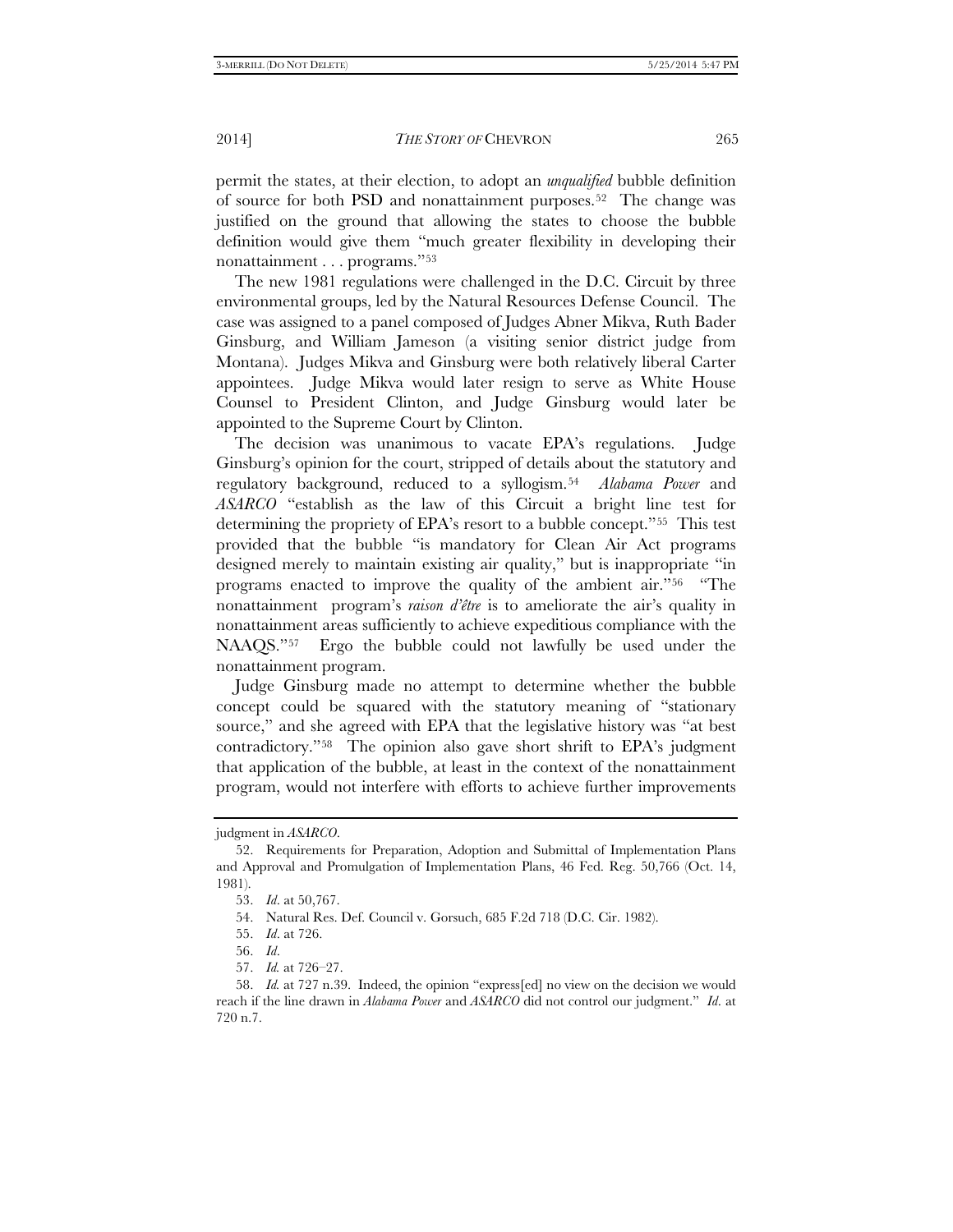59. *Id*. at 727 n.41.

1989).

266 *ADMINISTRATIVE LAW REVIEW* [66:2

in air quality. This was dismissed with the observations that it was inconsistent with the agency's view a year earlier, and the agency had not cited "any study, survey, or support" for its new position.<sup>59</sup> Ordinarily, this would be an appropriate judicial response to a change in agency policy.<sup>60</sup> Here, however, EPA's previous position had been justified largely on the ground that it was required by the D.C. Circuit's decisions in *ASARCO* and *Alabama Power*. The demand for consistency in this context amounted to privileging policy judgments previously reached by the D.C. Circuit.

Still, it is ironic in retrospect that Judge Ginsburg's opinion was the one to be singled out for further review by the Supreme Court. Of the three D.C. Circuit decisions dealing with the bubble controversy, the Ginsburg opinion is the most restrained, in the sense of attempting to resolve the issue through a good faith reading of existing legal authorities (in this case, circuit precedent). The result reached—invalidation of the bubble in dirty air areas—was no doubt one that was congenial to Judge Ginsburg and her relatively liberal colleagues. But one does not get the impression that Ginsburg was actively manipulating the arguments to reach this result. In contrast, both Judge Wright's opinion in *ASARCO* and Judge Wilkey's opinion in *Alabama Power* reflected transparent attempts to reach ends consistent with the author's views of appropriate policy. The bubble controversy suggests that D.C. Circuit judges were prone to substitute their own preferences for those of EPA. But the most flagrant practitioners of this activism were not directly implicated in the case that eventually went before the Supreme Court.

III. AN INAUSPICIOUS DEBUT In tracking the progress of *Chevron* in the Supreme Court there are a number of sources to draw upon. The petitioning papers and merits briefs are available, as is the transcript of oral argument. Robert Percival has previously reported on information gleaned from Justice Thurgood Marshall's and Justice Harry Blackmun's papers.<sup>61</sup> Blackmun's papers in particular shed significant new information on the Court's internal deliberations. Unlike Marshall, who did not participate in either the argument or decision in *Chevron*, Blackmun was involved from beginning to

<span id="page-13-1"></span><span id="page-13-0"></span>60. Courts frequently respond to agency deviations from prior policy by requiring an explanation or new evidence in support of the change, a requirement sometimes called the "swerve doctrine." *See, e.g.*, Shaw's Supermarkets, Inc. v. NLRB, 884 F.2d 34 (1st Cir.

<span id="page-13-2"></span>61. Robert V. Percival, *Environmental Law in the Supreme Court: Highlights from the Blackmun Papers*, 35 ENVTL. L. REP. 10,637, 10,642–43 (2005); Robert V. Percival, *Environmental Law in the Supreme Court: Highlights from the Marshall Papers*, 13 ENVTL. L. REP. 10,606, 10,613 (1993).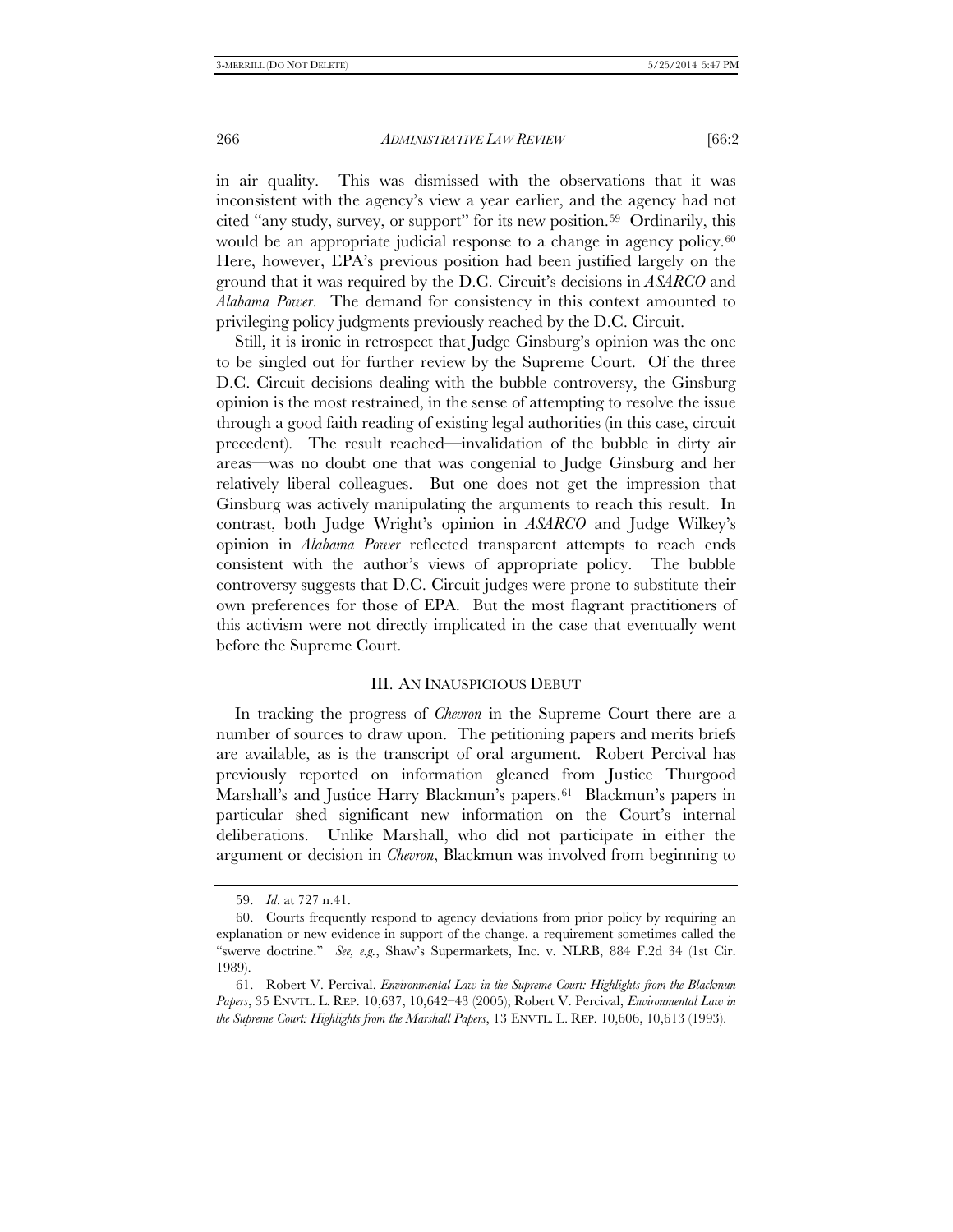end. More importantly, Blackmun was probably the most meticulous notetaker among the justices during the time he sat on the Court.

After the D.C. Circuit denied petitions for rehearing *en banc*, Chevron U.S.A. Inc. filed a petition for *certiorari* in December 1982, thereby securing its name on the caption of the decision. The American Iron and Steel Institute, an industry trade association, filed a separate petition in January 1983. The Solicitor General, who controls litigation by the executive branch (including EPA) in the Supreme Court, took considerably longer to decide what to do. A critical factor no doubt was the large controversy then brewing in Washington about how reviewing courts should respond to the Administration's aggressive new deregulation initiative.[62](#page-14-0) The Supreme Court had pending before it *Motor Vehicle Manufacturers Ass'n v. State Farm Mutual Automobile Insurance Co.*, <sup>[63](#page-14-1)</sup> in which the Reagan Administration, citing costs and uncertain benefits, had rescinded a mandatory automobile passive restraints rule adopted by the Carter Administration. The order had been set aside by the D.C. Circuit because the agency had failed to consider alternatives to rescission. In the Supreme Court, the Reagan Administration was arguing that courts should give greater deference to agencies when they deregulate than when they regulate, and that under the more lenient standard, the air bag rescission should be upheld.

The bubble controversy presented another example of an Administration deregulation initiative invalidated by the D.C. Circuit. No doubt the proponents of deregulation within the Administration pressed the Solicitor General to seek further review in *Chevron* in order to press ahead in the campaign for deregulation. This advocacy may have tipped the balance in favor of filing a government petition in *Chevron*, even though there was no circuit conflict and the decision below simply followed two previous decisions of the D.C. Circuit, neither of which the government had seen fit to challenge.

For whatever reasons, the Solicitor General did not file the petition on behalf of EPA until March 1983. Given the lateness of the government's filing, *State Farm* was decided before the Court could act on the petitions in *Chevron*. As it turned out, *State Farm* rejected the Administration's appeal for greater deference to deregulation orders, and affirmed the D.C. Circuit's decision invalidating rescission of the passive restraints rule, providing a significant setback to the Administration's deregulation campaign. It is hard to say how this outcome influenced *Chevron*, which was then briefed

<span id="page-14-1"></span><span id="page-14-0"></span><sup>62.</sup> For scholarship reflecting the controversy, see Cass Sunstein, *Deregulation and the Hard-Look Doctrine*, 1983 SUP. CT. REV. 177 and Merrick B. Garland, *Deregulation and Judicial Review*, 98 HARV. L. REV. 505 (1985).

<sup>63.</sup> 463 U.S. 29 (1983).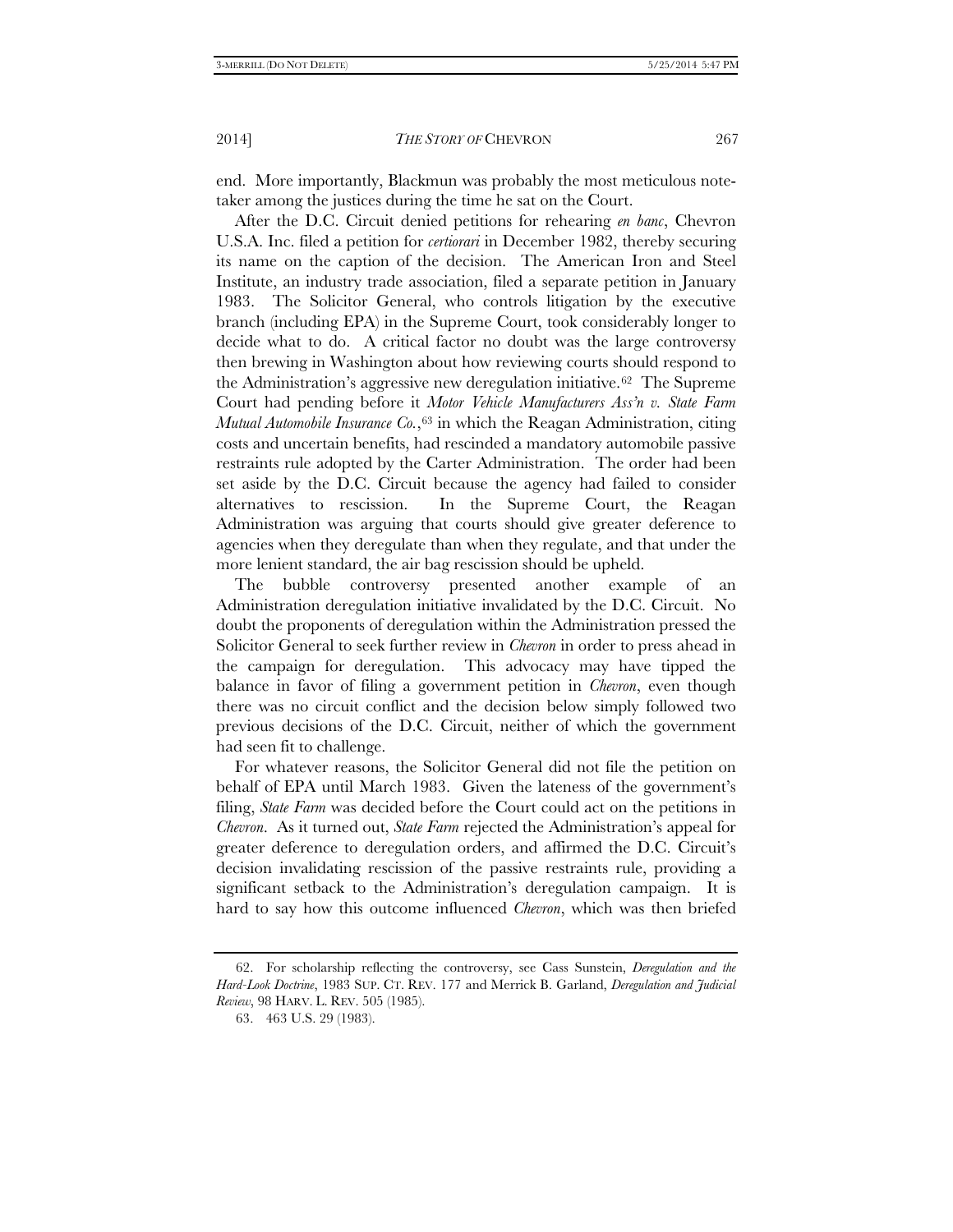and argued the following term. The setback in *State Farm* may have tempered some of the arguments that the Solicitor General and the other petitioners advanced in support of reversal. It is also possible—although there is no direct evidence for this—that it may have caused some of the justices to tilt more toward the government in *Chevron*, if only to avoid the impression that the Court was taking sides in the deregulation debate.

In all events, there is nothing in the three petitions suggesting that the parties were asking the Court to reconsider basic questions of court-agency relations. The focus was on the practical significance of the bubble concept, the confusion produced by the three D.C. Circuit decisions, and the claim that the D.C. Circuit had overstepped established bounds of judicial review. For example, the Solicitor General's petition for *certiorari* said, "[t]he decision of the court of appeals is contrary to well established limits upon the scope of judicial review of administrative action," citing previous decisions deferring to "reasonable" interpretations by the Administrator of the Clean Air Act.[64](#page-15-0)

Similarly, there is nothing in the merits briefs to suggest that the case was seen as a vehicle for a major statement about statutory interpretation. The Solicitor General's brief was prepared under the supervision of Paul Bator, who had just arrived from Harvard Law School as the first "political" Deputy Solicitor General.[65](#page-15-1) The Bator brief advanced two themes that appear to have influenced Justice Stevens. First, the brief hammered on the idea that the 1977 Amendments had not one purpose—improving air quality in dirty air areas—but two purposes: improving air quality *and* accommodating further economic growth in dirty air areas. This "two purposes" idea was to become the linchpin of Justice Stevens' argument that Congress had left the definition of source to be resolved by the agency in light of these somewhat conflicting objectives.<sup>66</sup> Second, the Bator brief planted the idea that "implied delegations" to agencies to fill gaps in statutes should be treated no differently than express delegations of gapfilling authority. This idea, which was quite novel in the context of determining the standard of review of agency legal determinations, was presented by the brief as a faithful representation of existing law.[67](#page-15-3) Justice

<span id="page-15-0"></span><sup>64.</sup> Petition for *Certiorari*, Adm'r, Envtl. Prot. Agency v. Natural Res. Def. Council, Inc., 1982 LEXIS U.S. Briefs 1591 at \*30 (Mar. 25, 1983).

<span id="page-15-1"></span><sup>65.</sup> For more on the background of the Bator appointment, see CHARLES FRIED, ORDER AND LAW: ARGUING THE REAGAN REVOLUTION—A FIRSTHAND ACCOUNT 28–30 (1991).

<span id="page-15-2"></span><sup>66.</sup> *See* Chevron U.S.A. Inc. v. Natural Res. Def. Council, Inc., 467 U.S. 837, 851–53 (1984).

<span id="page-15-3"></span><sup>67.</sup> Both the Bator brief and Justice Stevens quoted the following line from *Morton v. Ruiz*, 415 U.S. 199, 231 (1974): "The power of an administrative agency to administer a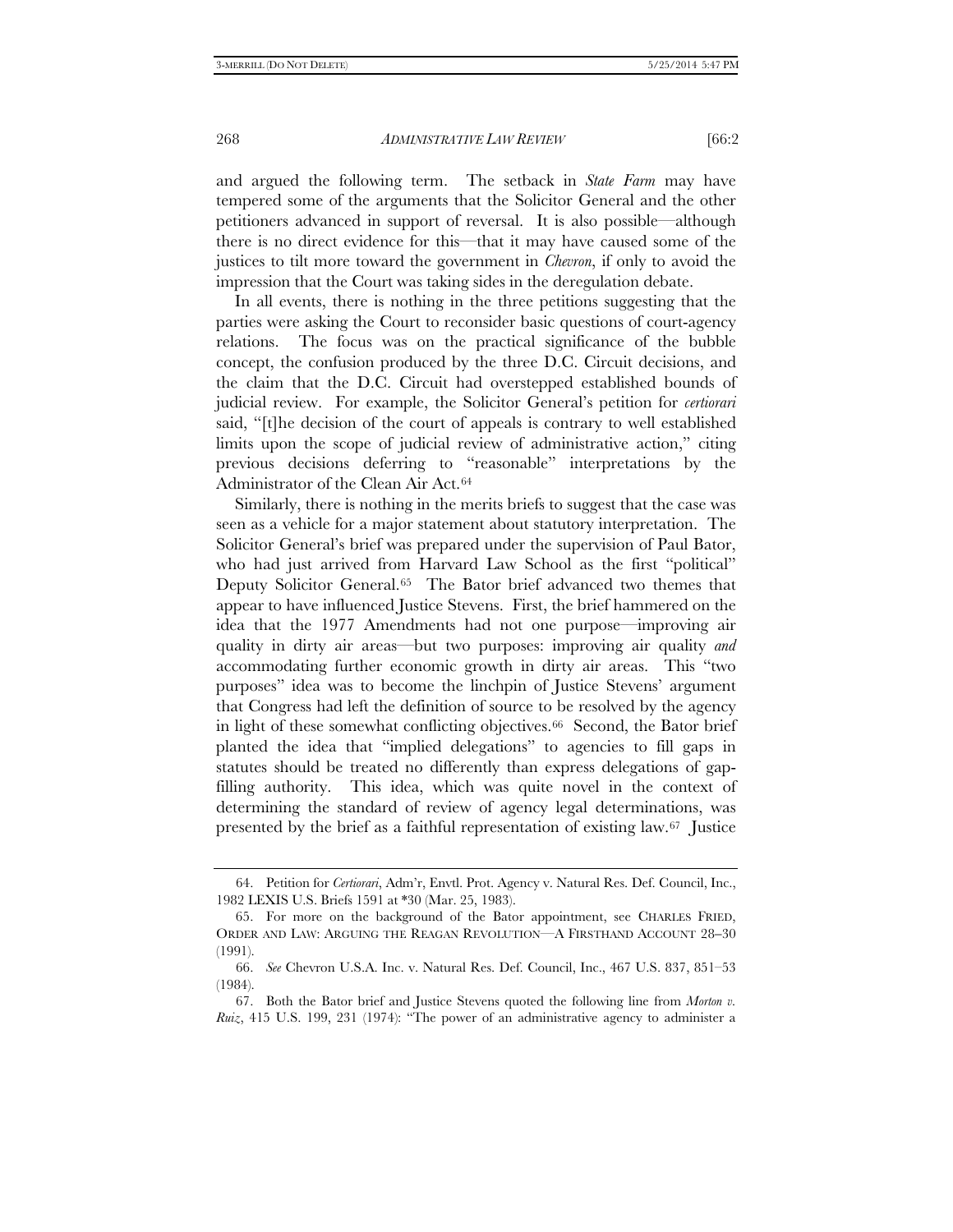Stevens took the bait and offered a similar depiction of the law in his *Chevron* opinion. In other respects, however, Justice Stevens largely ignored the government's brief.[68](#page-16-0)

The brief filed by respondent NRDC may have been more significant, given what it did *not* say. NRDC's position in the D.C. Circuit had been a strong one. Circuit precedent—*ASARCO* and *Alabama Power*—made the legality of the bubble turn on whether the Clean Air Act program in question was designed to enhance or maintain air quality, and the nonattainment program was designed to enhance air quality. But when the case moved up the judicial hierarchy to the Supreme Court, the bottom fell out from under NRDC's position. The Supreme Court was not bound by *ASARCO* or *Alabama Power*, and would consider the legality of the bubble in terms of the primary statutory sources—the language and legislative history of the Clean Air Act. To make matters more difficult, EPA's 1981 regulations avoided the internal inconsistency in the regulatory definition of "source" that Judge Wright had exploited in *ASARCO*. Accordingly, the only argument left to NRDC was that the statutory term "source" must always mean apparatus, and can never mean plant. Its brief gamely attempted to support this claim through a laborious reconstruction of the legislative history of the new source programs, interwoven with the administrative history of the bubble. But NRDC made no attempt to defend the court of appeals' decision—usually a telltale sign of weakness.

The most striking aspect of the briefs is the absence of any direct antecedent for the two passages for which *Chevron* is most famous, namely the "two-step" approach to review questions of law, and the justification of deference to agencies in terms of their relationship to the president. Justice

congressionally created . . . program necessarily requires the formulation of policy and the making of rules to fill any gap left, implicitly or explicitly, by Congress." This statement, however, was addressed to agency authority to issue regulations, not the deference owed to agency interpretations of statutes. In the context of determining the deference owed to agency interpretations, the Court had previously applied the arbitrary and capricious standard only in cases in which Congress had *explicitly* delegated authority to the agency to define a statutory term or prescribe a method of executing a statutory provision. *See, e.g.*, United States v. Vogel Fertilizer Co., 455 U.S. 16, 24 (1982); Batterton v. Francis, 432 U.S. 416, 424–26 (1977).

<span id="page-16-0"></span><sup>68.</sup> For example, one of the major themes of the government's presentation was federalism. EPA's regulations, the Bator brief repeatedly stressed, simply gave states the choice whether to adopt the narrow ("apparatus") definition of "source" or the broad ("bubble") definition in their implementation plans. In contrast, said the brief, the respondents and the D.C. Circuit wanted to put the states in a federal straitjacket. Justice Stevens barely touched on federalism in his opinion, however, and instead developed a powerful separation of powers theme that was not foreshadowed in the government's presentation.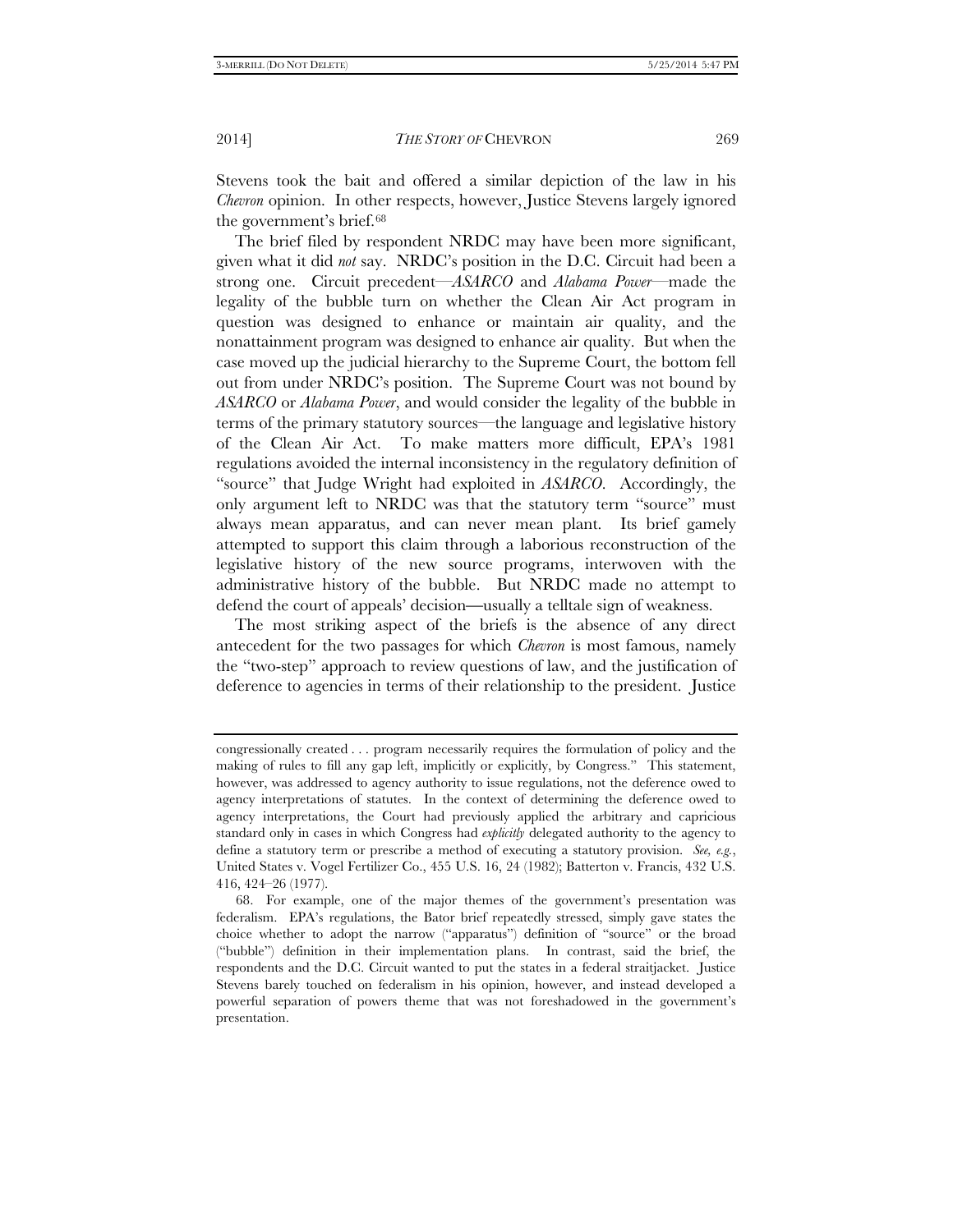Stevens apparently came up with these innovations on his own.

Nor does the transcript of oral argument reveal much of significance. Justices Thurgood Marshall and William Rehnquist were both absent from the bench because of health problems. Bator argued for the petitioners; David Doniger, a seasoned environmental lawyer, for the respondents. The questioning was dominated by Justices White, Stevens, and Brennan, and was directed more toward Bator than Doniger. Justice Blackmun's notes taken at argument suggest that the colloquy left little impression on him. He observed at the end of Doniger's presentation: "Few questionsno one wishes to venture out."

Two days after the argument, on March 2, 1984, the justices assembled to conference about the case. We learn the following from Justice Blackmun's notes. Although the decision would ultimately be unanimous, the vote at conference was 4-3 to reverse the D.C. Circuit's decision. Justices White, Blackmun, Stevens and Powell voted to reverse. Chief Justice Burger and Justices Brennan and O'Connor voted to affirm. This unusual lineup is confirmed by the fact that Justice White assigned the opinion to Justice Stevens.[69](#page-17-0) White would have the power of assignment only if he were the most senior Justice in the majority at conference, which would require that both Burger and Brennan be in dissent. Blackmun's notes further reveal that each of the justices voting to reverse was tentative or doubtful about this disposition. Blackmun put a "?" after the "–" sign beside the name of each of the justices voting to reverse, presumably indicating that each of these justices expressed some hesitancy about his vote.

As best I can make out from Blackmun's notes, the conference discussion went something like this.[70](#page-17-1) Chief Justice Burger started things off with a speech about how the D.C. Circuit was going "pretty far" in environmental cases, and the Supreme Court was going to have "to settle" this. He suggested the way to do so was by affirming. Blackmun expressed his puzzlement with this reasoning by putting "??" next to the Chief Justice's proposed disposition. Burger's comments, as recorded by Blackmun, suggest that the Chief Justice had only the most tenuous grasp of the issues in the case.

Justice Brennan spoke next. Blackmun's notes suggest that Brennan was much more on top of things, and did his best to convince the conference to affirm. He gave a crisp summation of the bill of indictment against the

<sup>69.</sup> *See infra* for a discussion of the evidence for this.

<span id="page-17-1"></span><span id="page-17-0"></span><sup>70.</sup> I clerked for Justice Blackmun in the 1978–79 term but cannot claim any expertise in deciphering his notes about conference, since he ordinarily provided his clerks with an oral summary of the conference and did not share the notes themselves.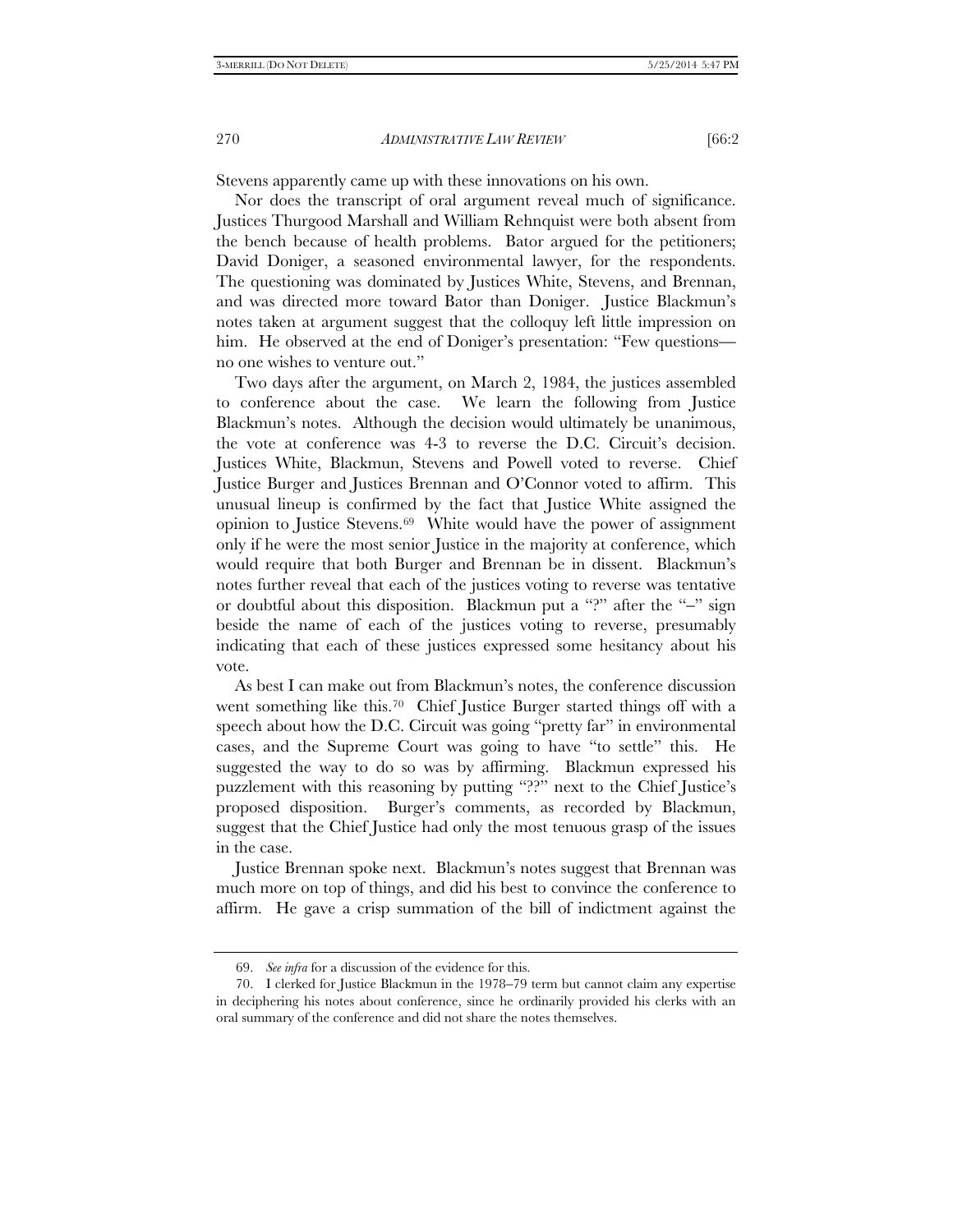bubble, consistent with the views expressed by his friend, Judge Wright, in *ASARCO*. The dual definition of source was troublesome because it allowed EPA to "have it both ways"; the result might not be "what Congress intended"; the bubble would grant a plant a "perpetual" right to "pollute at achieved level"; EPA had changed directions and hence was not entitled to much deference.

The discussion then turned to Justice White. Blackmun's notes indicate White started out by saying he was "very shaky" but inclined to reverse. He indicated that he had been persuaded by *Alabama Power*. Blackmun's notes do not elaborate on what White meant by this. On its face, the comment is puzzling, since Judge Ginsburg writing for the D.C. Circuit had relied on *Alabama Power* in holding the bubble unlawful in the context of the nonattainment program. Perhaps White was referring to Judge Wilkey's more general discussion in *Alabama Power* about the definition of "source," and to his conclusion that the language was broad enough to allow EPA to define source differently under different programs, but this is speculation. In any event, after White spoke, Blackmun's notes indicate that Chief Justice Burger interjected: "& I might join;" in other words, Burger might join an opinion to reverse.

With Marshall absent, the next speaker was Justice Powell. Although Blackmun also marked Powell down as voting to reverse with a question mark, Powell's comments seemed to follow fairly consistently the line taken in the industry briefs. He said the statute was "complicated" and deference was due to an agency "redetermination" of its policy. He too cited *Alabama Power* as supporting reversal, without recorded elaboration. Powell also observed that the states have primary responsibility for the nonattainment program. "On policy," he said, the decision below would pose a problem for "economic growth" and serve as a "disincentive" (presumably he meant to plant modernization). Justice Rehnquist ordinarily would go next, but in his absence the next speaker was Justice Blackmun himself. Blackmun naturally did not take notes about his own comments, but his notes on the case written shortly before the conference reveal that he had had trouble making up his mind. Although he marked "–" at the bottom of his notes, meaning reverse, one can clearly see beneath this mark that he had originally written and later erased "+?"—suggesting that his initial disposition was to affirm, although he had doubts about this. There is no way to tell from the notes when Blackmun erased the "+?" and wrote "-" over the top, although presumably it was sometime after his initial preparation for the argument and before he spoke at conference. Blackmun's law clerk had written a bench memo urging affirmance, and possibly this influenced the Justice's initial response, but he must have changed his mind while giving the matter further consideration.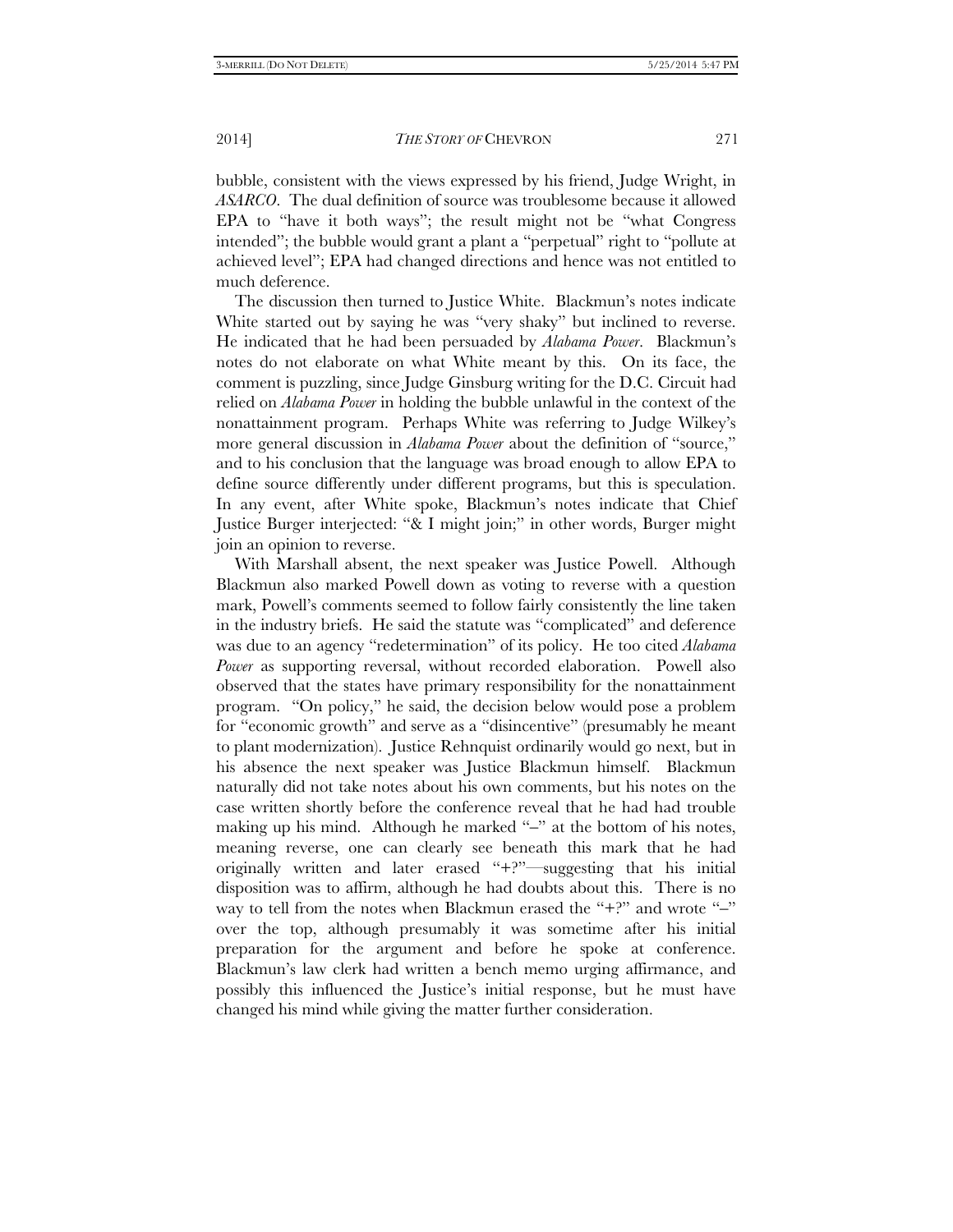After Blackmun came Justice Stevens. Blackmun's notes record the following interesting remarks. Stevens began by saying he was "not at rest." Ideally, he observed, the definition of source ought to be the same throughout the statute. In a mild rebuke to Justices White and Powell, Stevens said he was not sure that *Alabama Power* was completely controlling. The agency interpretation, however, was a "permissible reading" of the statute. The House Report (by which he presumably meant the House Conference Report) was "confusing!" He concluded: "When I am so confused, I go with the agency."

Justice O'Connor, the newest Member of the Court, spoke last. Her remarks betray a certain lack of sophistication. After voting to affirm the lower court, she nevertheless indicated that the "bubble made sense as a concept." The stumbling block for her seemed to be that the legislative history provided no support for the EPA position. She concluded: "Industry is suffering" and said the matter was "very painful for me."

What is one to make of this? Perhaps the most obvious point is that there is nothing in the conference notes to suggest that the justices regarded *Chevron* as a watershed case about the standard of judicial review. The case presented nothing more than a puzzle about the legality of the bubble concept. It is also interesting to note that the justices were quite focused on what the legislative history did or did not say, and seemed quite conscious of the lower court opinions. In contrast, Justice Blackmun's notes record no comment from any justice about the specific language of the statute. *Chevron* was decided at a time when the Court's statutory interpretation opinions were devoted primarily to a search for legislative intentions as revealed by legislative history. The conference notes suggest that the justices thought about statutory interpretation questions the same way in their deliberations.

What we did not know before, and is potentially significant in explaining what happened, is that the conference vote was closely divided (4–3) and that the justices, with the possible exception of Justice Brennan, all expressed uncertainty or ambivalence about the proper outcome. This meant that the assignment to write the majority opinion was an especially challenging one. In order to hold a majority, the opinion writer would have to unravel the legal complexities about the bubble concept in a persuasive way, and would have to devise some way of framing the issue that the doubters would find compelling.

One especially valuable document in the Blackmun papers is something he called his "Opinion Log Sheet" which he kept for each argued case. It is from this document that we learn Justice White, the senior justice voting with the majority, assigned the opinion to Justice Stevens. The assignment came on March 2, 1984, the same day as the conference, suggesting that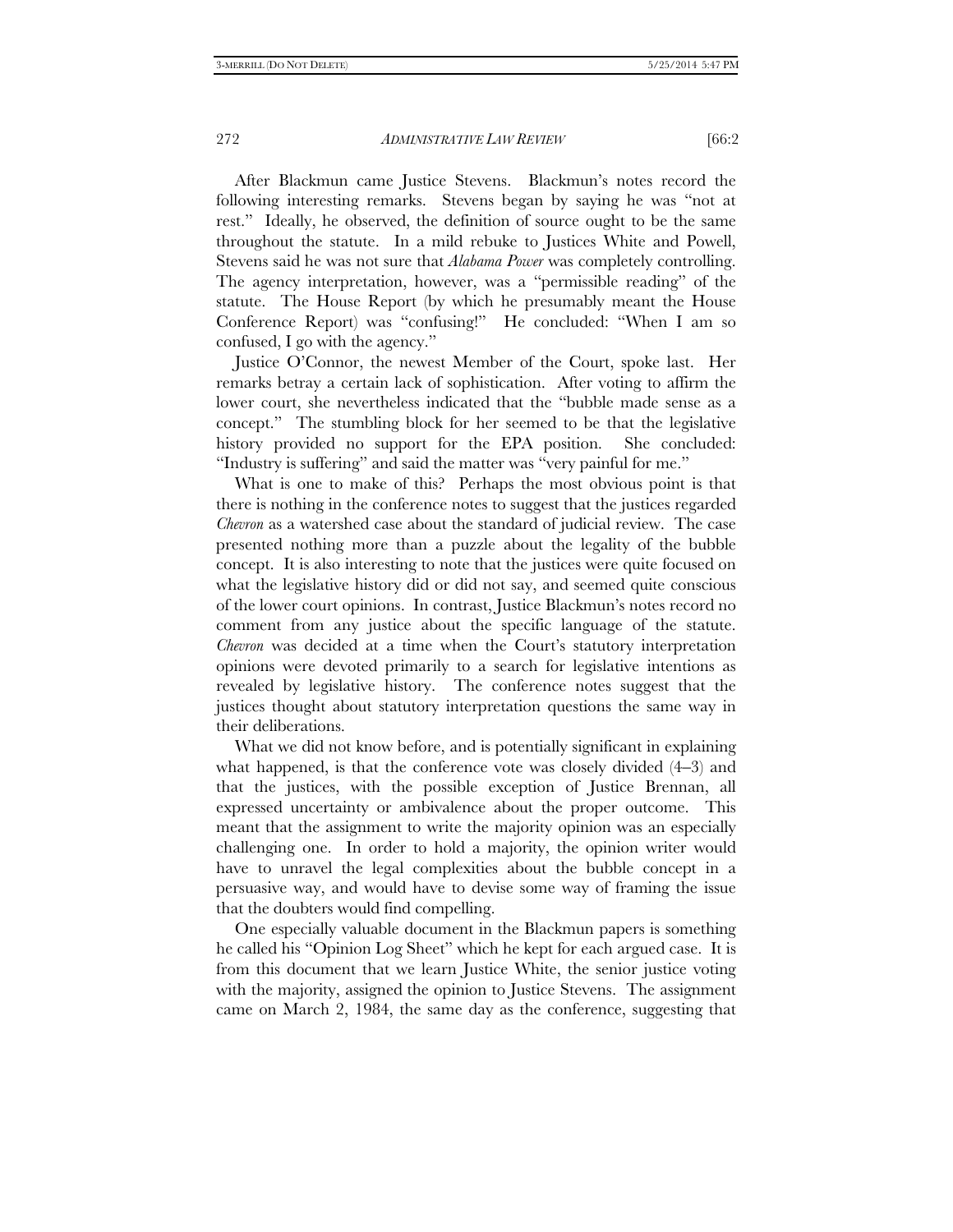White may have acted quickly to assert his prerogative, perhaps to forestall any attempt by the Chief Justice to assign the case (on the ground that he had changed his mind and had decided to join the majority to reverse).<sup>71</sup>

Justice Stevens' took over three months to prepare his opinion. This was not an unusually long period of time, but in the context of a case argued at the end of February, it meant that the draft opinion was not circulated until June 11, only about three weeks before the justices were scheduled to adjourn for the year. By this time in the annual opinion-writing cycle, the justices were immersed in a frenzy of effort to get the last, most difficult decisions out the door.[72](#page-20-1) In effect, the other justices were given virtually no time to consider drafting concurring or dissenting opinions, or even to suggest modifications to the Stevens' draft.

The official paper trail of memos following circulation of the draft reveals the following. Justices Marshall and Rehnquist responded with memos on June 12 confirming that they should be shown as taking no part in the decision in the case. Justice White, the assigning Justice, responded the next day with a memo designed to give the Stevens' effort a boost: "Please join me in your very good opinion in this case." On the 14th, Stevens circulated a revised draft. Justice O'Connor then circulated a memo indicating that after the argument, she had inherited a remainder interest in trust in one of the companies in the case, and she was therefore recusing herself. The Court was down to a bare quorum of six participating justices. That same day, Justice Brennan circulated a memo stating tersely: "Please join me." He offered no explanation for his change of position from conference, where he had voted decisively to affirm. Then, on June 18, Justice Blackmun, the Chief Justice, and Justice Powell joined in quick succession. The only comment beyond the perfunctory was from the Chief Justice, who declared with typical sangfroid: "With others, I am now persuaded you have the correct answer to this case." Another Stevens draft, with further minor changes, was circulated on June 19. The decision was released June 25.

This record of correspondence as preserved in the Blackmun papers strongly suggests that no justice made any recommendations for modifications in the Stevens opinion. Certainly, no recommendations were made by formal memorandum addressed to the whole conference. It is

<span id="page-20-0"></span><sup>71.</sup> Stories abound that Chief Justice Burger would occasionally switch his vote after conference in order to control assignment of the majority opinion. *See* BOB WOODWARD & SCOTT ARMSTRONG, THE BRETHREN: INSIDE THE SUPREME COURT 64–66, 171 (1979).

<span id="page-20-1"></span><sup>72.</sup> *Chevron* was part of an avalanche of opinions handed down at the end of the 1983 term—a total of 39 decisions from June 25 (when *Chevron* was released) to July 5 (when the term finally ended). A fair number of these cases had been sitting on the docket longer than *Chevron*.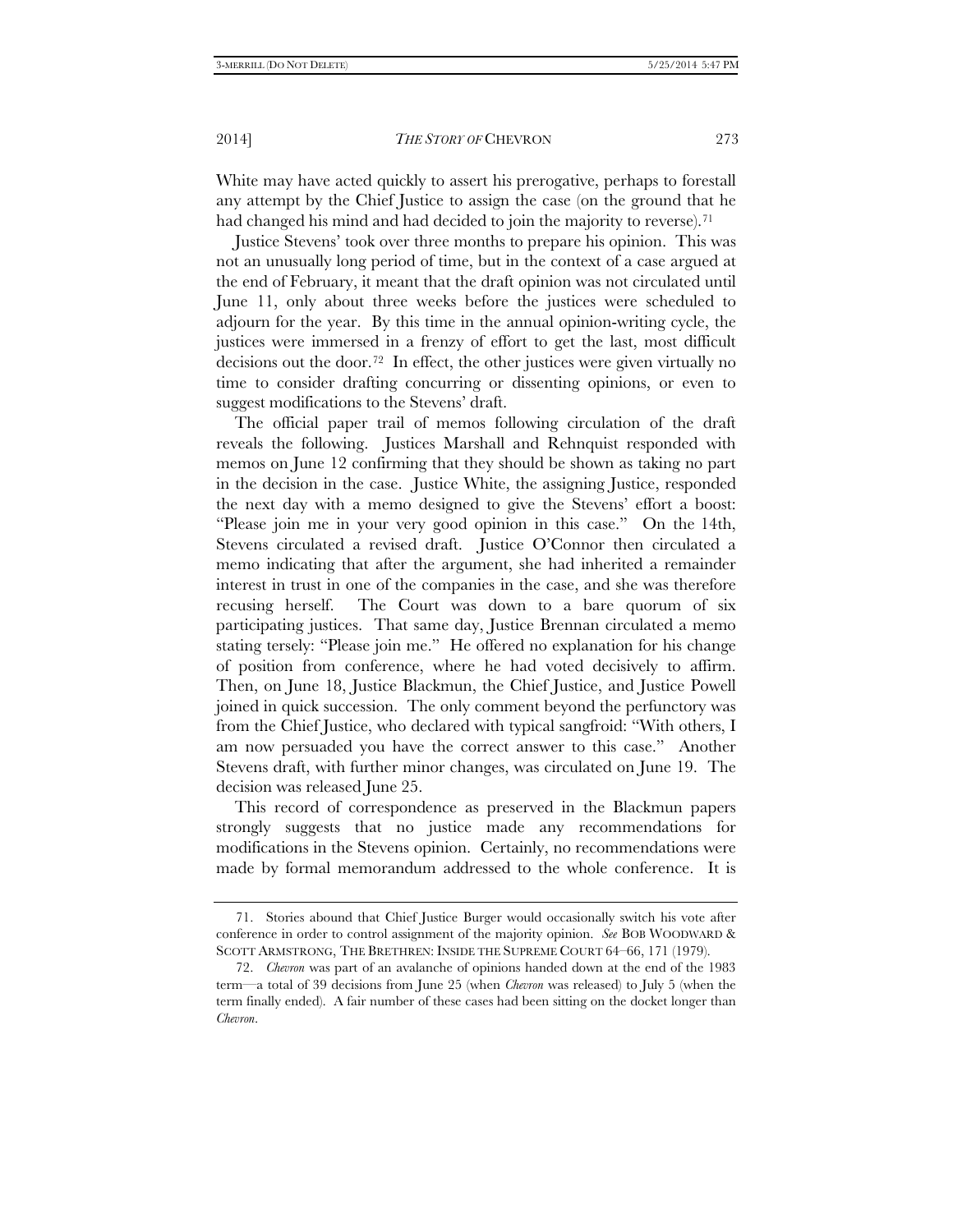conceivable that informal suggestions were made, either by private memo or via law clerks. But if any such suggestions were made, they had only the most modest impact. The draft opinion circulated on June 14 indicates that it differs from the original draft only in terms of minor stylistic changes and one new footnote.[73](#page-21-0) And the June 14 draft is virtually identical to the opinion as released on June 25. If any justice harbored reservations about Stevens' effort, those reservations were obviously suppressed in light of all the other tasks that had to be completed to get to the end of the term.

Of the three preliminary drafts circulated by Justice Stevens, only the draft of June 14, which was the one reviewed by Justice Blackmun, is preserved in his papers. As was his custom, Justice Blackmun marked in pencil throughout the draft, indicating by small circles what he regarded as errors in spelling, grammar, and citation style. There are three arguably more revealing marginal comments.

In the margin opposite footnote 34, Justice Blackmun has written "footnotes!" The opinion is more than ordinarily loaded down with footnotes, and the remark may reflect a sense of tedium in having to forge through these complex materials. In the margin opposite the concluding sentence of the section of the opinion devoted to legislative history, Justice Blackmun has written "yes." That sentence reads: "We conclude that it was the Court of Appeals, rather than the Congress or any of the decisionmakers who were authorized by Congress to administer this legislation, that was primarily responsible for the 1980 position taken by the agency."[74](#page-21-1) It is possible this may have been the point in reading when Justice Blackmun became fully convinced by Stevens' argument.[75](#page-21-2) And on the first page of the opinion, in the top left hand corner, Justice Blackmun has written simply: "Whew!" In context, it is safe to say that this was an expression of admiration for Justice Stevens' handiwork, and perhaps also a sense of relief that the opinion handled the complicated issue in a way that absolved Justice Blackmun of any further engagement with the matter.

"Whew!" may in fact provide the best clue as to how the Court came to render such an emphatic and unanimous opinion in *Chevron*. Given that he thought he had precarious support, Justice Stevens presumably worked especially hard to produce a persuasive opinion. The result is impressive in its craftsmanship. The opinion frames the standard of review in a bold new

<span id="page-21-0"></span><sup>73.</sup> The new footnote is number 22 in the opinion. It simply reports that the dispute in the case concerns the meaning of the term "major stationary source," not the term "proposed source." *See* Chevron U.S.A. Inc. v. Natural Res. Def. Council, Inc., 467 U.S. 837, 849 n.22 (1984).

<sup>74.</sup> *Chevron*, 467 U.S. at 864.

<span id="page-21-2"></span><span id="page-21-1"></span><sup>75.</sup> Justice Blackmun recorded no reaction to the passages in the next section of the opinion about the illegitimacy of judges resolving contested policy questions.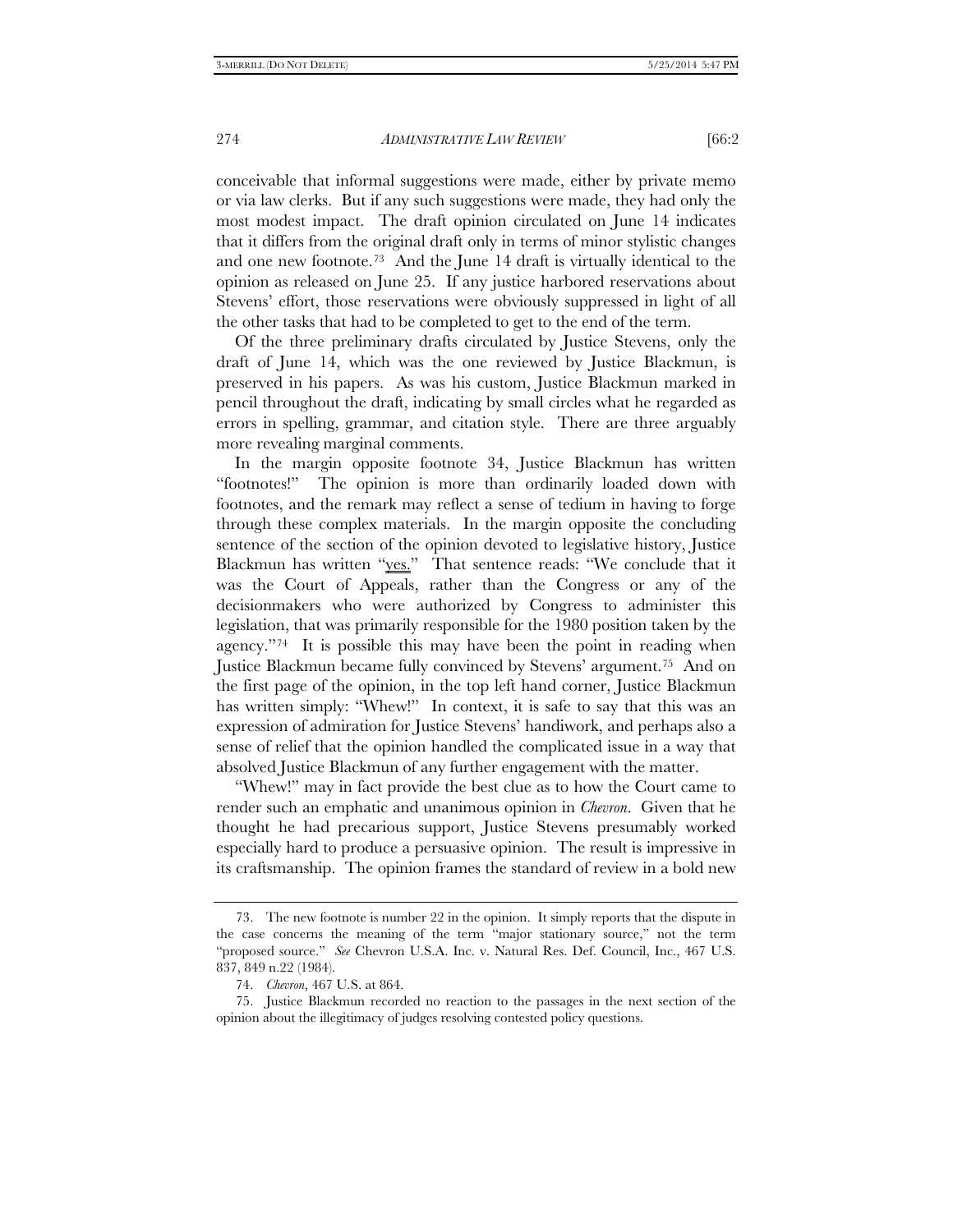way designed to maximize the strengths and minimize the weaknesses of the disposition for which Stevens was arguing. It meticulously dissects the statutory and legislative history arguments. It ends on a high note designed to carry the reader away with a paean to democracy and judicial restraint. Circulated to his colleagues in the midst of the end-of-term crunch, this over-achieving opinion more than carried the day—it swept the field.

#### IV. THE CONSTRUCTION OF A LANDMARK

There is no evidence that Justice Stevens understood his handiwork in *Chevron* as announcing fundamental changes in the law of judicial review. Both before and after *Chevron* was decided, Justice Stevens authored opinions that analyzed agency interpretations using the traditional factors approach that pre-dated *Chevron*, and that many believe were superseded by *Chevron*.[76](#page-22-0) In later years, when asked about his most famous opinion, Justice Stevens would respond that he regarded it as simply a restatement of existing law, nothing more or less.[77](#page-22-1)

The most striking evidence that Justice Stevens had no desire to modify the status quo is provided by the remarkable *Cardozo-Fonseca* episode that occurred less than three years after *Chevron* was decided.[78](#page-22-2) *Cardozo-Fonseca* was an immigration case, in which the Justice Department sought *Chevron* deference for its interpretation of the legal requirements for establishing asylum in the United States. Writing for the Court, Justice Stevens stated that no deference was appropriate, because the issue was a "pure question of statutory construction for the courts to decide."[79](#page-22-3) The discussion strongly implied that *Chevron*-style deference was limited to questions of "law-application," with "pure questions of law" being reserved for independent judicial determination. There was support for such a distinction in pre-*Chevron* case law.[80](#page-22-4) But the distinction is in apparent conflict with *Chevron*, which drew no such dichotomy, and the issue in *Chevron* itself should probably be regarded as a pure question of law—

<span id="page-22-0"></span><sup>76.</sup> *See* Conn. Dep't of Income Maint. v. Heckler, 471 U.S. 524 (1985) (Stevens, J.); Aluminum Co. of Am. v. Cent. Lincoln People's Util. Dist., 467 U.S. 380, 402–03 n.3 (1984) (Stevens, J., dissenting).

<span id="page-22-1"></span><sup>77.</sup> Justice Stevens is a graduate of Northwestern Law School, where I formerly served as the John Paul Stevens Professor of Law. In that capacity, I was occasionally invited to attend public events at which Justice Stevens agreed to speak when he came to Chicago. I recall at least two occasions when someone in the question-and-answer session after the speech asked him a version of the "what did you intend when you wrote *Chevron*?" question. The answer was always that he regarded it simply as a restatement of established law.

<span id="page-22-2"></span><sup>78.</sup> *See* INS v. Cardozo-Fonseca, 480 U.S. 421 (1987).

<sup>79.</sup> *Id*. at 446.

<span id="page-22-4"></span><span id="page-22-3"></span><sup>80.</sup> *See* GARY LAWSON, FEDERAL ADMINISTRATIVE LAW 428–430 (3d ed. 2004).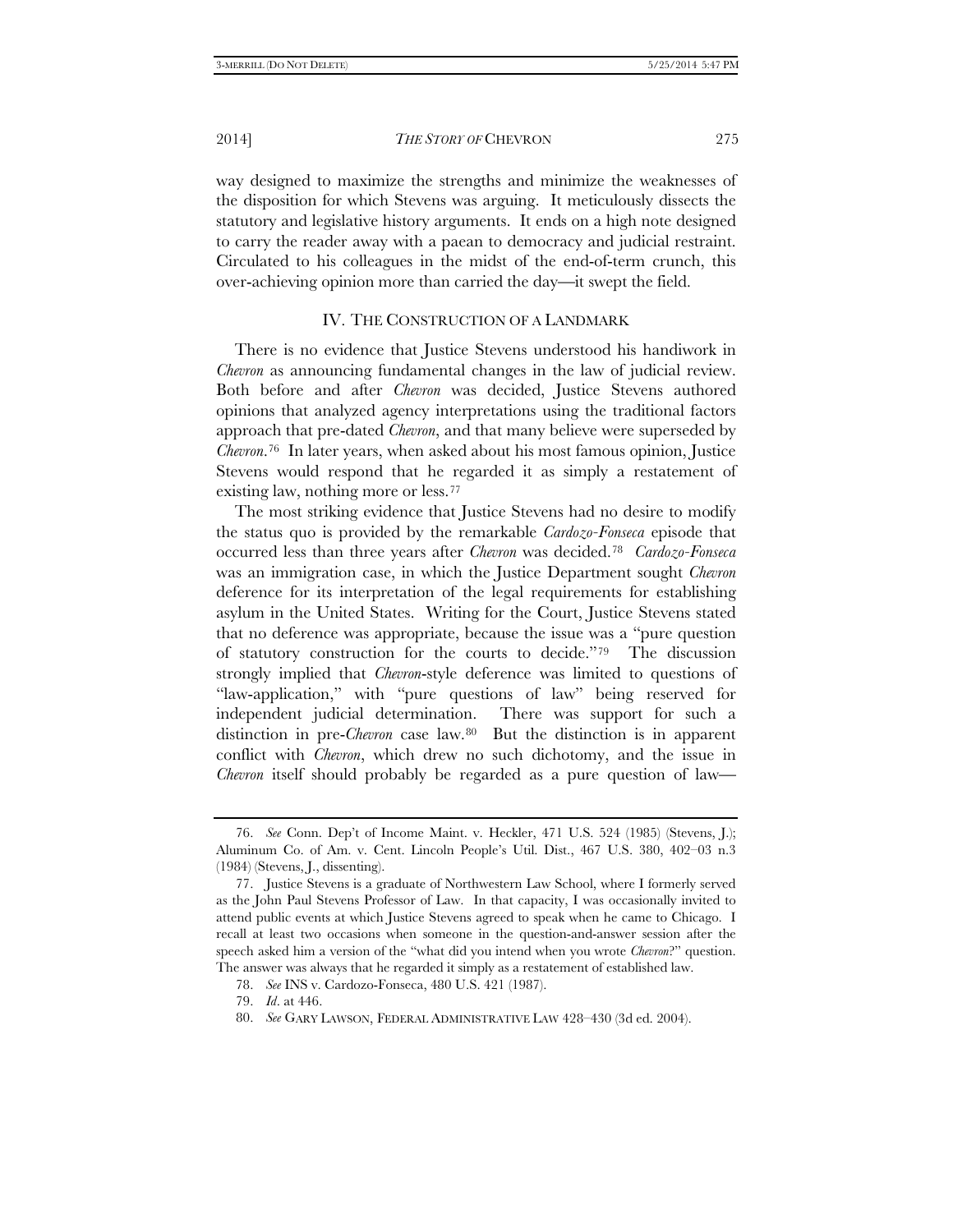whether "source" should be defined as apparatus or plant. That Stevens would seek to deflate his *Chevron* opinion in this manner strongly suggests that he had no design to change the multi-faceted approach to judicial review of questions of law. Certainly he had no intention to restrict his own discretion in future cases to call upon aspects of the traditional approach that were downplayed in *Chevron*.[81](#page-23-0)

Nor is there any evidence that Justice Stevens' colleagues on the Court perceived *Chevron* as some kind of watershed decision, either when it was decided or for some time afterwards. We have already seen that the opinion generated no substantive comment from any member of the Court when it was circulated in June of 1984. Further evidence that the justices regarded *Chevron* as just another case is provided by the next term's decisions. Although there were 19 argued cases in the next term that presented some kind of question about whether the Court should defer to an agency interpretation of statutory law, *Chevron* was cited in only one of those cases.[82](#page-23-1) Based on its initial trajectory as a precedent in the Supreme Court, *Chevron* seemed destined to obscurity.

But *Chevron* was not to be relegated to obscurity, quite the contrary. We can trace the ascendancy of the *Chevron* "two-step" approach to judicial review in the Supreme Court's own body of decisional law. Beginning with the 1985–86 term, *Chevron* began to appear with increasing frequency in the Court's opinions. Six cases applied the *Chevron* framework in 1985–86, two the next term, and five the term following that.[83](#page-23-2) By the end of the 1980s, the percentage of deference cases in the Supreme Court adopting the *Chevron* framework had risen to around 40%; by the early 1990s it was up to around 60%.[84](#page-23-3) Soon the Court began to debate, in the course of resolving particular stationary questions, whether the *Chevron* approach should apply or not. Thus, questions arose as to whether *Chevron* applies to pure questions of law, whether *Chevron* applies to legal issues that arise in judicial rather than administrative proceedings, and whether *Chevron* trumps statutory interpretation precedents established in previous court cases.[85](#page-23-4) 

<span id="page-23-3"></span><span id="page-23-2"></span>84. *See* data presented in Thomas W. Merrill, *Textualism and the Future of the* Chevron *Doctrine*, 72 WASH. U. L. Q. 351, 359–60 (1994).

<span id="page-23-4"></span>85. *See* Adams Fruit Co. v. Barrett, 494 U.S. 638 (1990) (judicial proceedings); Maislin Indus., U.S., Inc. v. Primary Steel, Inc., 497 U.S. 116 (1990) (judicial precedent); INS v. Cardozo-Fonseca, 480 U.S. 421 (1987) (pure questions of law). For an overview of these and other issues about the scope of *Chevron* that have arisen, see Thomas W. Merrill &

<span id="page-23-0"></span><sup>81.</sup> Many years later, in *Negusie v. Holder*, 129 S. Ct. 1159 (2009), Justice Stevens authored a concurring opinion in which he again took the position that *Chevron* does not apply to pure questions of law.

<span id="page-23-1"></span><sup>82.</sup> Chem. Mfrs. Ass'n v. Natural Res. Def. Council, 470 U.S. 116 (1985). For overall data on the 1984 Term, *see* Merrill, *supra* note 14, at 1038–39.

<sup>83.</sup> Merrill, *supra* note 14, at 1036–38.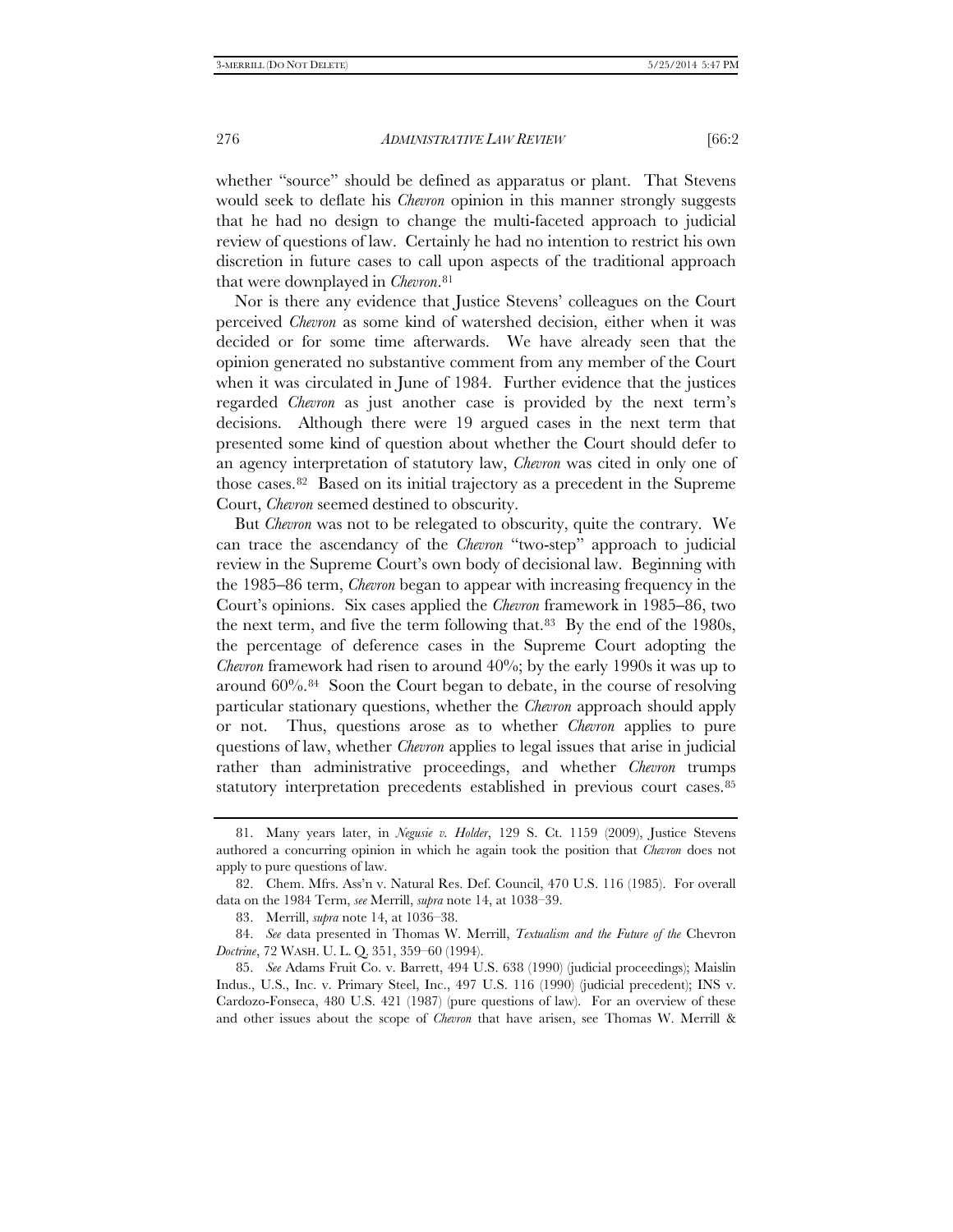Eventually, the Court was granting *certiorari* and devoting entire cases to questions about the scope of "the *Chevron* doctrine," such as whether it applies to interpretations announced in agency adjudications or opinion letters.[86](#page-24-0)

How did *Chevron*, after such an inauspicious beginning, acquire this status as a core precedent of administrative law? Two explanations seem most plausible. The first focuses on the D.C. Circuit, and posits that *Chevron* became a leading case initially in the D.C. Circuit, and then migrated back to the Supreme Court along with personnel who had previously served in the D.C. Circuit. The second focuses on the role of the Executive Branch, and posits that Justice Department lawyers, perceiving the advantages of *Chevron*'s expanded rule of deference to administrative interpretations, became persistent and eventually successful proselytizers for use of the *Chevron* standard in reviewing agency interpretations of law.

The role of the D.C. Circuit in establishing *Chevron* as a landmark has been suggested by others, 87 and is broadly consistent with much of the data about *Chevron*'s rise from obscurity. The D.C. Circuit is the court that hears the highest percentage of cases involving judicial review of agency action. Many of these cases involve disputes over whether to defer to agency interpretations of law. If the D.C. Circuit were to adopt *Chevron*'s "twostep" formula as the dominant standard for judicial review of questions of law, it could then have been transplanted back to the Supreme Court by employees of the D.C. Circuit who were promoted to service on the Supreme Court. The most prominent of these promoted employees, of course, was Antonin Scalia, who was a judge on the D.C. Circuit when *Chevron* was handed down in 1984, and was elevated by President Reagan to the Supreme Court in 1986, where he promptly became the Court's foremost champion of *Chevron*. In addition, a disproportionately large number of Supreme Court law clerks serve as clerks to D.C. Circuit judges before they go on to clerk for justices on the Supreme Court. They too would be familiar with *Chevron*, and would be expected to turn to its twostep formula in drafting opinions for Supreme Court justices dealing with judicial review of questions of law.

Some evidence tending to support this reverse-migration hypothesis is provided by the previously mentioned *Cardozo-Fonseca* episode. The case was decided in Justice Scalia's first year on the Supreme Court, and the junior Justice took it upon himself to write a concurring opinion chastising

Kristin E. Hickman, Chevron*'s Domain*, 89 GEO. L.J. 833 (2001).

<span id="page-24-1"></span><span id="page-24-0"></span><sup>86.</sup> *See* United States v. Mead Corp., 533 U.S. 218 (2001) (opinion letters); INS v. Aguirre-Aguirre, 526 U.S. 415 (1999) (agency adjudication).

<sup>87.</sup> *See* LAWSON, *supra* note 80, at 449.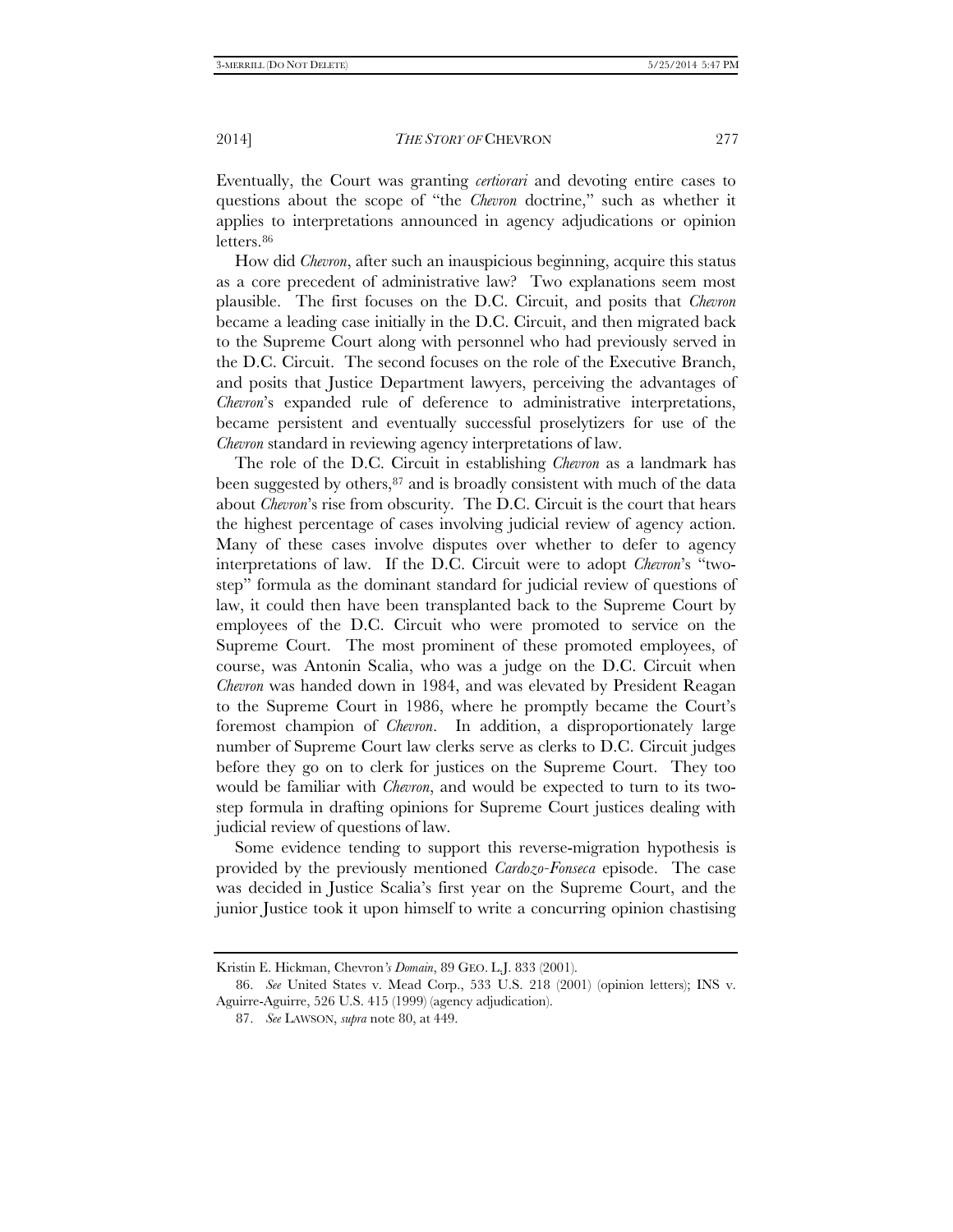Justice Stevens for his "eagerness to refashion important principles of administrative law in a case in which such questions are completely unnecessary to the decision and have not been fully briefed by the parties."[88](#page-25-0) Justice Scalia objected to Justice Stevens' suggestion that *Chevron* concerned only questions of law application, observing that *Chevron* "has been an extremely important and frequently cited opinion, not only in this Court but in the Courts of Appeals."[89](#page-25-1) In effect, the newly arrived Justice from the D.C. Circuit was telling his colleagues that *Chevron* was already entrenched in the practice of judicial review in the D.C. Circuit, and major revisions could be destabilizing.

In order to shed further light on the reverse-migration hypothesis, I examined all decisions of the D.C. Circuit citing to *Chevron* during the first three years after the decision was handed down. The survey provides further evidence confirming the broad outlines of the hypothesis. The D.C. Circuit picked up on the *Chevron* two-step framework for reviewing agency determinations of law very quickly. One early decision, *Rettig v. Pension Benefit Guaranty Corp.*,<sup>[90](#page-25-2)</sup> provided an elaborate paraphrase of the two-step idea, in effect adopting it as the law of the Circuit. In all, the D.C. Circuit handed down 23 decisions citing to *Chevron* in the first year after the decision was announced. This grew to 40 in the second year, and 64 in the third year after the decision was announced. This is a disproportionately large percentage of *Chevron* citations relative to other courts of appeal.<sup>[91](#page-25-3)</sup> By the end of the second year, *Chevron* was already regarded as boilerplate doctrine in the Circuit. One finds statements from this period describing *Chevron* as the "now familiar framework," the "familiar two-step framework," the "familiar dictates," or the standard that applies "as always" in reviewing agency interpretations.[92](#page-25-4)

There has occasionally been speculation that *Chevron* was embraced with particular fervor by the newly-appointed Reagan judges on the D.C.

<span id="page-25-0"></span><sup>88.</sup> *Cardozo-Fonseca*, 480 U.S. at 455 (Scalia, J., concurring in the judgment). There is irony in this accusation, given that *Chevron*, the "important principle of administrative law," was itself less than three years old and had been "established" in a decision in which the issues it dealt with had also not been briefed by the parties.

<sup>89.</sup> *Id*. at 454.

<sup>90.</sup> 744 F.2d 133, 150–51 (D.C. Cir. 1984).

<span id="page-25-3"></span><span id="page-25-2"></span><span id="page-25-1"></span><sup>91.</sup> The D.C. Circuit citations represent about 40% of all citations to *Chevron* at the court of appeals level during the first three years. Today, by contrast, D.C. Circuit citations to *Chevron* have fallen to about 17% of all court of appeals citations.

<span id="page-25-4"></span><sup>92.</sup> *See* Natural Res. Def. Council v. Thomas, 805 F.2d 410, 420 (D.C. Cir. 1986) (Wald, C.J.) ("dictates"); Int'l Bhd. of Teamsters v. ICC, 801 F.2d 1423, 1426 (D.C. Cir. 1986) (Starr, J.) ("familiar two-step"); Transbrasil S.A. Linhas Aereas v. DOT, 791 F.2d 202, 205 (D.C. Cir. 1986) (Wald, C.J.) ("always"); Inv. Co. Inst. v. Conover, 790 F.2d 925, 932 (D.C. Cir. 1986) (Starr, J.) ("familiar framework").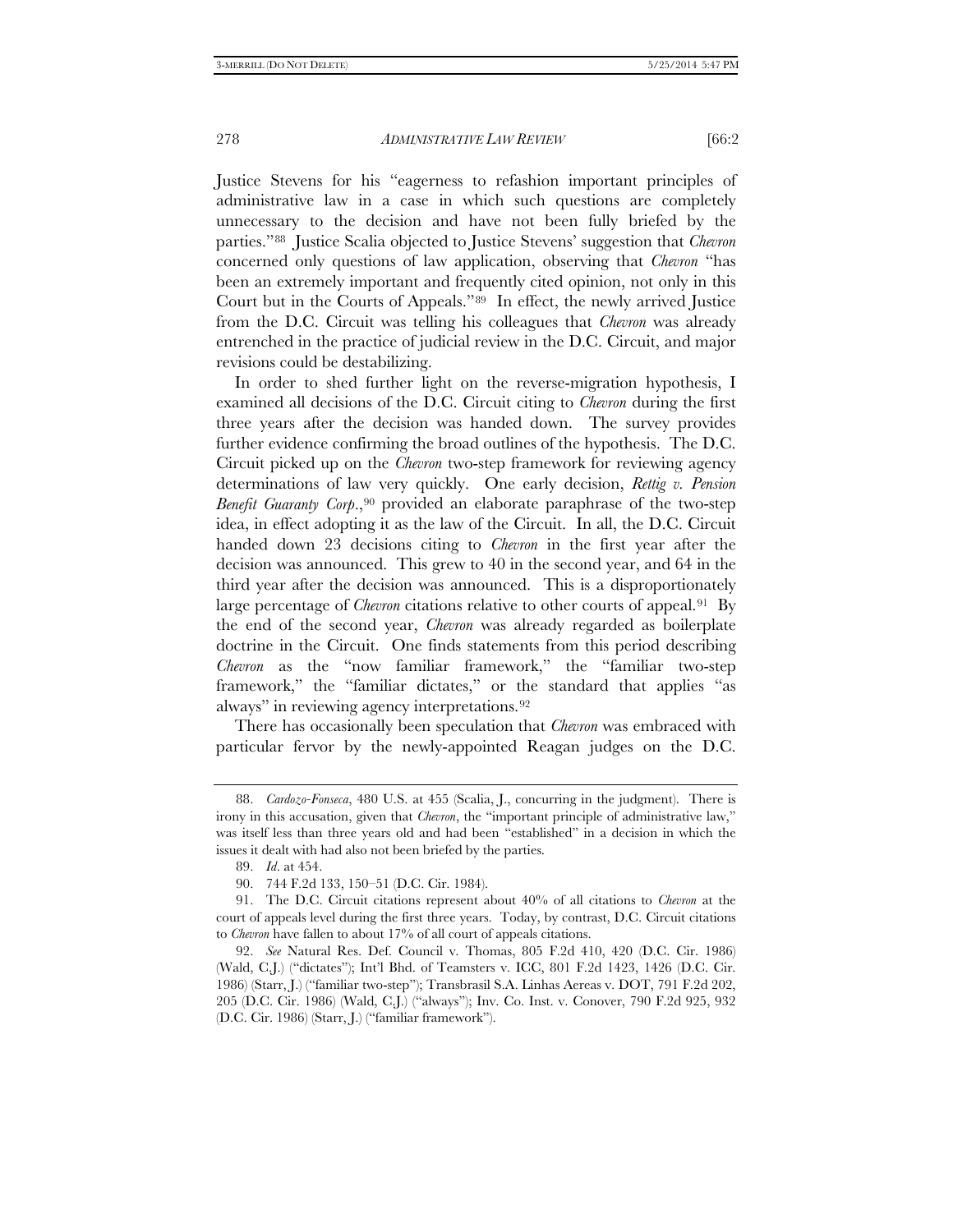Circuit.[93](#page-26-0) One can tell a plausible story in support of this surmise. During these years, the D.C. Circuit was closely divided between Republican and Democratic appointees. The Democratic judges were likely somewhat hostile to the deregulatory initiatives of the Reagan Administration, and would seek some way to strike them down. In contrast, the newlyappointed Republican judges (who were gradually growing in number), would be eager to find some way to uphold these initiatives. Perhaps these Republican judges seized upon *Chevron* as the most effective weapon at hand for upholding controversial administrative decisions.

The data, however, provide no support for such a supposition during the first two years after *Chevron* was decided. The judge who cited *Chevron* most frequently during these years was Judge Patricia Wald, a Carter appointee. She was the author of *Rettig*, and is perhaps the judge most responsible for the rapid assimilation of the two-step framework in the D.C. Circuit. Judge Wald cited *Chevron* in 13 opinions in the first two years, easily outdistancing the top Republican citer, Judge Kenneth Starr, who cited the case in 8 opinions. Indeed, Democratic appointees out-cited *Chevron* relative to Republican appointees 38 to 21 in the first two years, and out-cited Republicans 62 to 53 over all three years.

There are some interesting variations in citation patterns among the judges in these early years, but they appear to have more to do with age and openness to new precedent than with politics. Thus, Judge Spottswood Robinson, the most senior Democratic appointee, made relatively little use of *Chevron*, citing it only once the first two years. He tended to stick to the traditional factors, and even after *Chevron* became established referred to it mostly in string citations. Similarly, Judge Mikva never showed much affinity for *Chevron*. Judges Wald and Harry Edwards, in contrast, who were younger and arguably more open to change, made greater use of *Chevron*. On the Republican side, Judge Starr, who was the youngest judge on the Circuit, was the most frequent user of *Chevron*. In contrast, Judge Robert Bork, who was more senior, made little reference to *Chevron* until the third year after it came down (he cited it in only two opinions the first two years). Interestingly, Judge Antonin Scalia, who was to become identified as *Chevron*'s champion after he was named to the Supreme Court, cited *Chevron* in only three opinions while he sat on the D.C. Circuit.

<span id="page-26-0"></span><sup>93.</sup> For evidence that Democratic and Republican judges on the D.C. Circuit respond differently to cases in ways that match their party affiliation, see Richard L. Revesz, *Congressional Influence on Judicial Behavior? An Empirical Examination of Challenges to Agency Action in the D.C. Circuit*, 76 N.Y.U. L. REV. 1100, 1106–09 (2001) (summarizing studies). Interestingly, one study finds less political influence in *Chevron* cases than in cases presenting procedural challenges to agency decisions. Richard L. Revesz, *Environmental Regulation, Ideology, and the D.C. Circuit*, 83 VA. L. REV. 1717 (1997).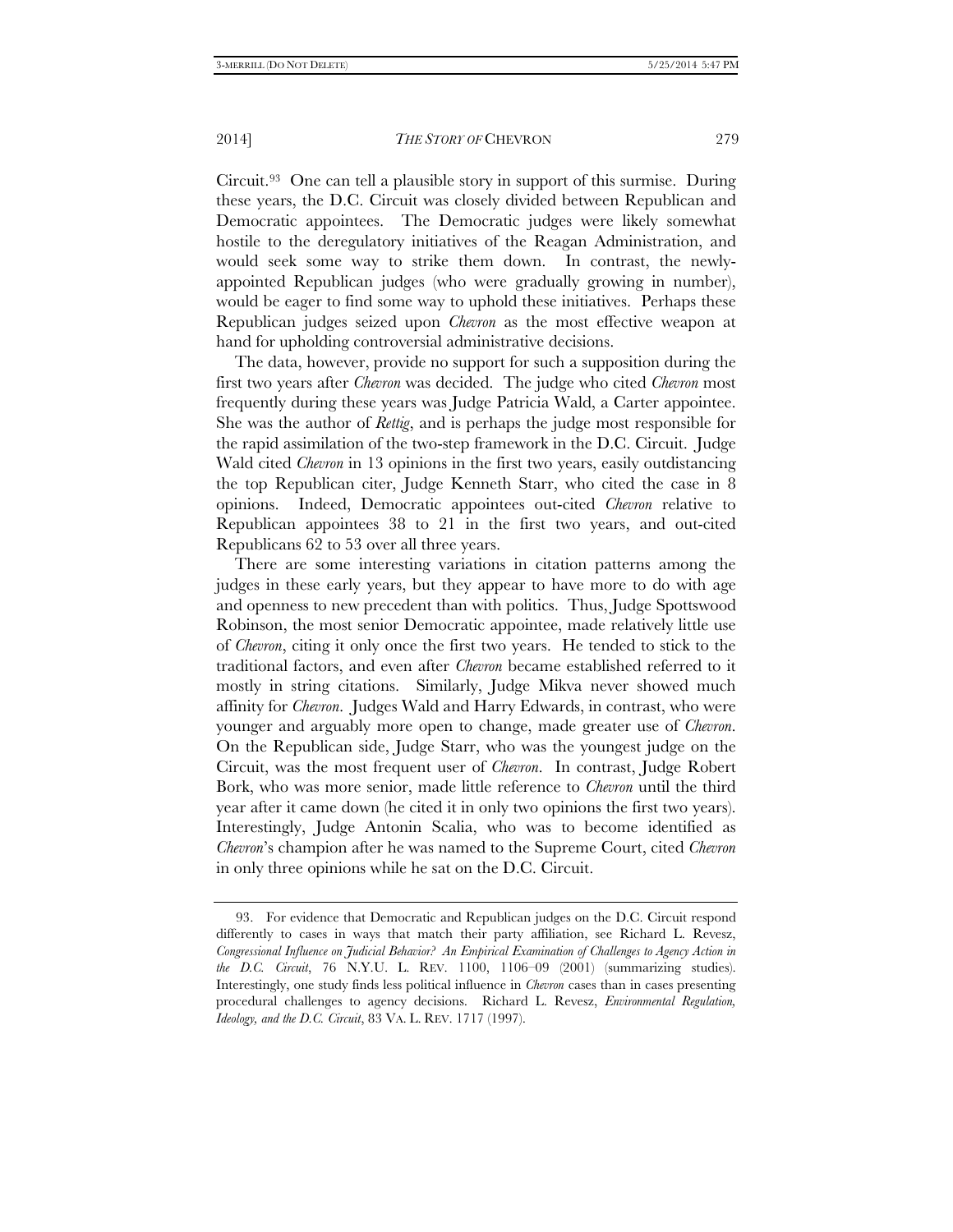In the third year of *Chevron*'s existence, the picture begins to change slightly, although this may be due to the fact that the Republican appointees, with their increasing numbers, were getting more of the opinion-writing assignments in major regulatory decisions. Republican appointees in 1986–87 used *Chevron* slightly more than Democratic appointees (32 to 25 citations in majority opinions). Judge Starr became the leading user of *Chevron* that year (11 citations), slightly eclipsing Judge Wald (9 citations). Judge Bork discovered *Chevron* (8 citations), as did Judge Laurence Silberman (6 citations). On the other side of the aisle, after *Cardozo-Fonseca* was decided late in the year, Judge Edwards mounted a short-lived campaign to limit *Chevron* to cases involving "law application."[94](#page-27-0)  So there is some evidence that *Chevron* was becoming more of a Republicanfavored doctrine, and the Democrats were having second thoughts. But the evidence is at most suggestive on this point.[95](#page-27-1)

I should add that there is little evidence, from these three years, that *Chevron* caused the judges of the D.C. Circuit to become more deferential toward administrative agencies.[96](#page-27-2) In terms of cases citing *Chevron* in which there was a clear disposition affirming or reversing the agency, affirmances barely outnumbered reversals (64 to 52). If we look only at those cases that expressly frame the inquiry in terms of *Chevron*'s two-step formula, the ratio of affirmances to reversals improves slightly (30 to 20). Of course, all this could be due to selection effects: judges are more likely to select a deference-promoting framework when they have decided to affirm (and

<span id="page-27-0"></span><sup>94.</sup> *See* Int'l Union v. Brock, 816 F.2d 761, 764 (D.C. Cir. 1987) (Edwards, J.); Regular Common Carrier Conference v. United States, 820 F.2d 1323 (D.C. Cir. 1987) (Edwards, J.). Early the next term, Justice Scalia announced in another concurring opinion that *Cardozo-Fonseca*'s "law application" interpretation of *Chevron* had been abandoned by the Court (properly enough in his view). NLRB v. United Food & Commercial Workers Union, 484 U.S. 112, 133–34 (1987) (Scalia, J., concurring). The pure question of law/law application distinction quickly disappeared. *See* Merrill, *supra* note 14, at 986 n.74.

<span id="page-27-1"></span><sup>95.</sup> About this time, a number of Republican-appointed judges took to writing about *Chevron* in the law reviews. *See* Kenneth W. Starr, *Judicial Review in the Post-*Chevron *Era*, 3 YALE J. ON REG. 283 (1986); Antonin Scalia, *Judicial Deference to Administrative Interpretations of Law*, 1989 DUKE L. J. 511 (1989); Laurence H. Silberman, Chevron*—The Intersection of Law & Policy*, 58 GEO. WASH. L. REV. 821 (1990). Although this confirms that the D.C. Circuit judges attributed great significance to *Chevron*, it would be difficult to characterize these efforts as advocacy pieces. Judge Starr's article presented a carefully balanced view of *Chevron*, and Justice Scalia's article took pains to point out that the *Chevron* standard did not necessarily mean more deference to agencies.

<span id="page-27-2"></span><sup>96.</sup> In a widely cited study, Peter Schuck and Donald Elliott claimed that *Chevron* caused an increase in deference to agency policy decisions in the lower courts. *See* Peter H. Schuck & E. Donald Elliott, *To the* Chevron *Station: An Empirical Study of Federal Administrative Law*, 1990 DUKE L. J. 984 (1990). But their methodology did not single out for study cases that actually cited or relied on *Chevron*.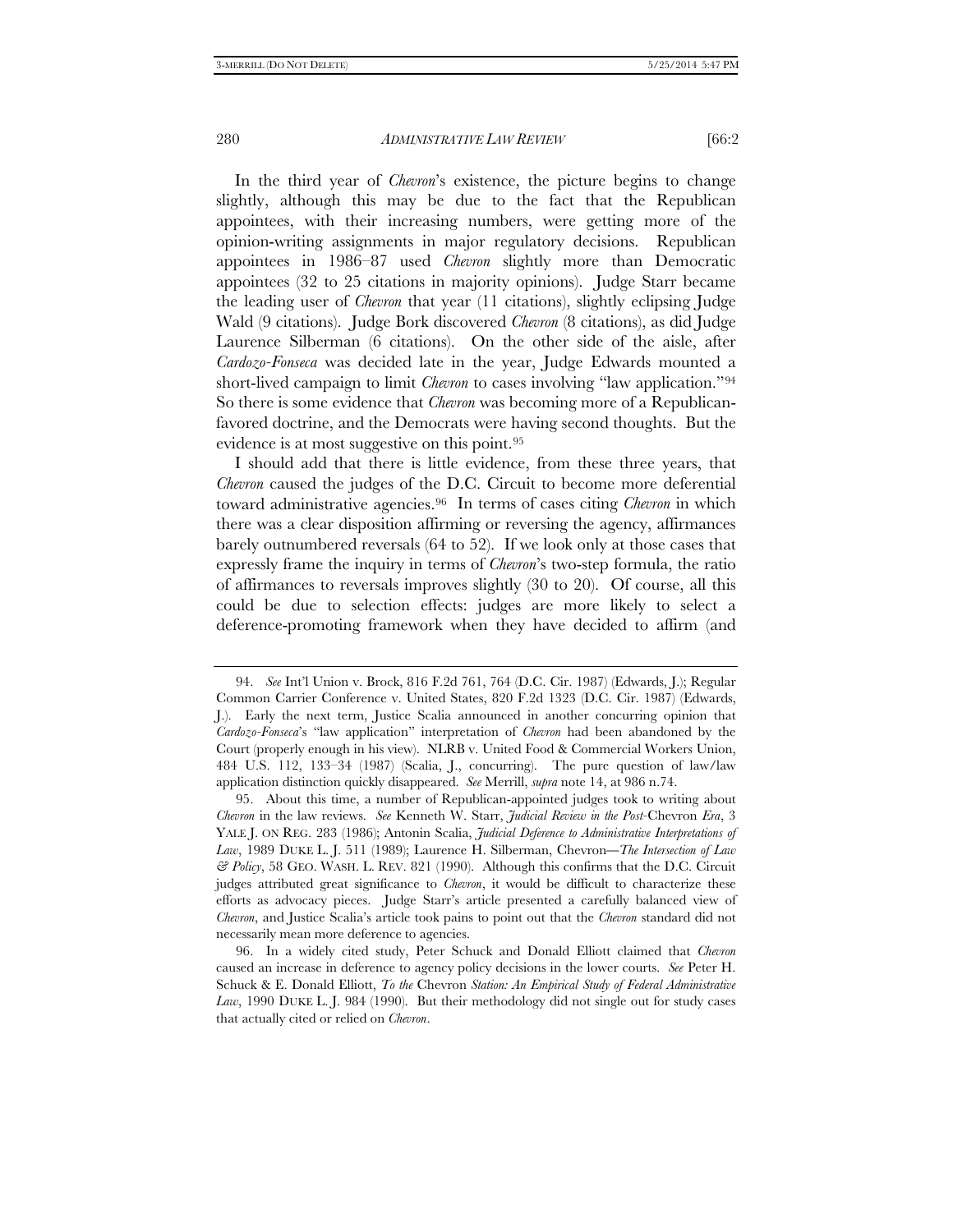need to justify this result) than when they have decided to reverse. Still, the D.C. Circuit took virtually no time at all to learn how to reverse agency interpretations at step one or step two of the *Chevron* framework[.97](#page-28-0) The much-debated question whether *Chevron* has had any impact on the degree of deference judges actually give to agencies remains unresolved.

The second plausible explanation for *Chevron*'s rise to fame is aggressive promotion by the Executive Branch lawyers. *Chevron* was regarded as a godsend by Executive Branch lawyers charged with writing briefs defending agency interpretations of law. Not only did the two-step standard provide an effective organizing principle for busy brief-writers, the opinion seemed to say that deference was the default rule in any case where Congress has not spoken to the precise issue in controversy. Since this describes (or can be made to seem to describe) virtually every case, *Chevron* seemed to say that the government should nearly always win. *Chevron* may have meant little to the justices when it was decided, and it may have taken time for courts other than the D.C. Circuit to accept it as orthodoxy. But it was quickly seized on as a kind of mantra by lawyers in the Justice Department, who pushed relentlessly to capitalize on the perceived advantages the decision presented.[98](#page-28-1)

Enthusiasm for *Chevron* among government lawyers is one thing; acceptance by courts is another. But here it is plausible to suppose that the Justice Department's role as the ultimate institutional litigant is relevant. The Department urged that *Chevron* serve as the relevant standard of review at nearly every turn, and the Department appeared in court much more frequently in cases raising questions about review of questions of law than any other category of litigant. It is not difficult to imagine that over time the Department's persistence would pay off, and courts would start to regard *Chevron* as the accepted standard.[99](#page-28-2)

These two explanations for *Chevron*'s delayed investiture as a landmark decision—migration from the D.C. Circuit and executive advocacy—are

<span id="page-28-0"></span><sup>97.</sup> *See, e.g.,* Rettig v. Pension Benefit Guar. Corp., 744 F.2d 133, 156 (D.C. Cir. 1984) (Wald, C.J.) (reversing agency interpretation as unreasonable at step two of *Chevron*); FAIC Sec., Inc. v. United States, 768 F.2d 352 (D.C. Cir. 1985) (Scalia, J.) (reversing agency interpretation as contrary to statute at step one of *Chevron*).

<span id="page-28-1"></span><sup>98.</sup> From 1987 to 1990, I served as Deputy Solicitor General in the Justice Department, overseeing appeal authorization and Supreme Court litigation in civil cases. After only a few months on the job, I joked to friends that I was the Deputy Solicitor General for *Chevron*, since it seemed that virtually every request from the Civil Division for appeal authorization or for Supreme Court participation was based on the need to expand or defend the *Chevron* doctrine.

<span id="page-28-2"></span><sup>99.</sup> The classic study of the advantages of being an institutional litigant is Marc Galanter, *Why the "Haves" Come Out Ahead: Speculations on the Limits of Legal Change*, 9 LAW & SOC'Y REV. 95 (1974).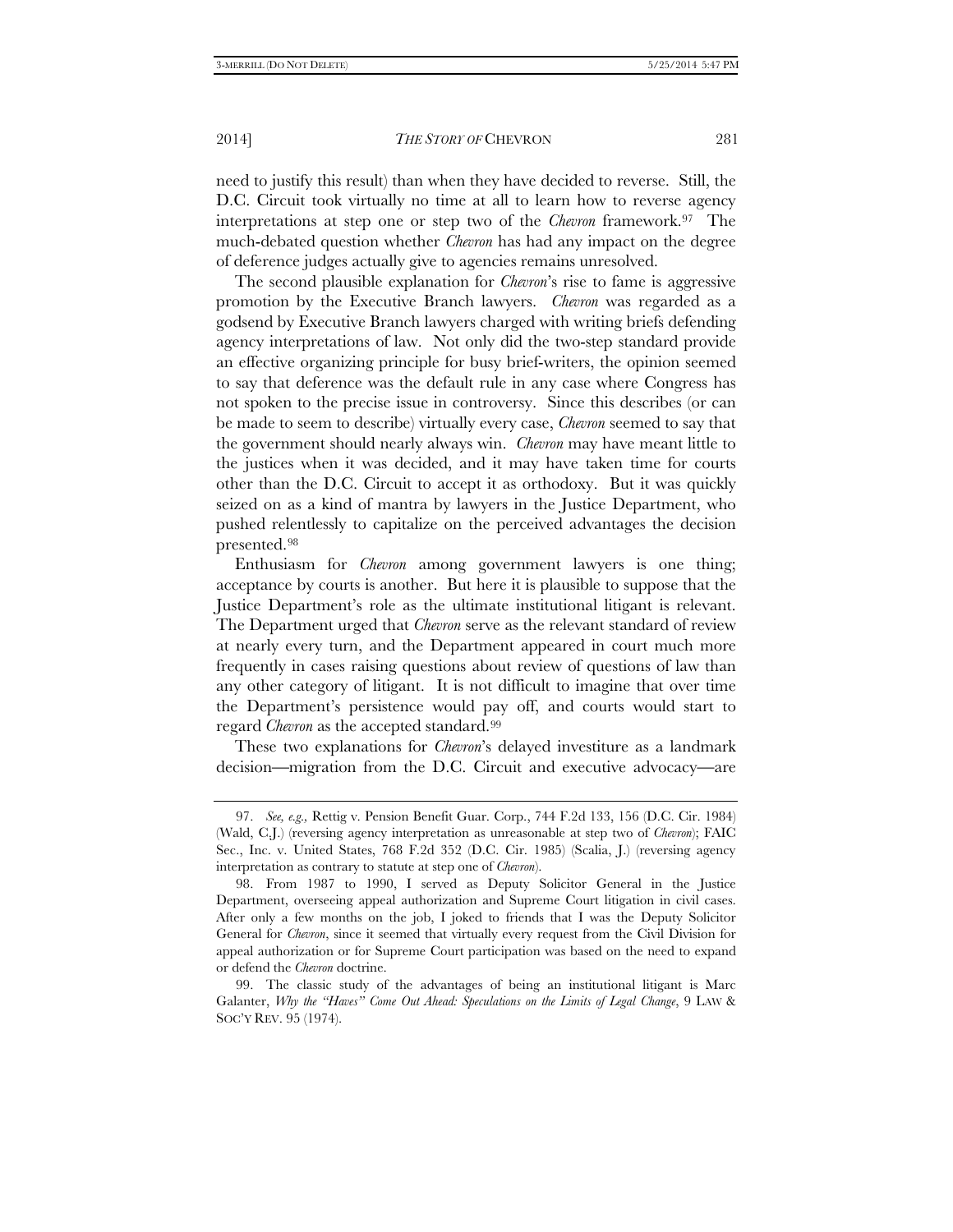by no means inconsistent. To the contrary, they are mutually supportive. The Justice Department's impact as an institutional litigant might well be the strongest in the D.C. Circuit, given the very high concentration of administrative law cases in that circuit. So executive advocacy may help explain why *Chevron* caught on first in the D.C. Circuit. Moreover, the Justice Department, through the Office of Solicitor General, is by far the most important institutional litigant in the Supreme Court. So executive advocacy may have played a reinforcing role in *Chevron*'s migration back to the Supreme Court. Perhaps most importantly, vigorous advocacy of executive branch prerogatives served the interests of both D.C. Circuit judges seeking promotion to the Supreme Court—such promotions being controlled by the White House—and Justice Department lawyers seeking victories in court. Both sets of aspirants had a stake in supporting an expansion of executive power, making *Chevron*'s rhetoric of implied delegations of executive authority congenial to both.

## **CONCLUSION**

*Chevron* presents a striking instance of a case that became great not because of the inherent importance of the issue presented, but because the opinion happened to be written in such a way that key actors in the legal system later determined to make it a great case. *Chevron* became a landmark decision due to the cumulative effect of a series of fortuitous events, among them Justice White's assignment of the case to Justice Stevens, Justice Stevens' creative restatement of certain principles of judicial review of questions of law, the lack of scrutiny given the Stevens opinion by other justices, Judge Patricia Wald's quick embrace of the two-step formula in the D.C. Circuit, Justice Scalia's elevation to the Supreme Court from the D.C. Circuit two years later, and the Justice Department's unrelenting campaign to make *Chevron* the universal standard for judicial review of agency interpretations of law. Individually, each of these events is readily explicable; cumulatively, they would have to be described as an accident.

There is no evidence that *Chevron* has led to a greater rate of acceptance of agency interpretations of statutes by the Supreme Court.[100](#page-29-0) The evidence of its effect on acceptance of agency views by lower courts is mixed.[101](#page-29-1) Nevertheless, *Chevron*'s impact on the legal system has been

<span id="page-29-0"></span><sup>100.</sup> For the most recent and comprehensive review, see William N. Eskridge, Jr. & Lauren E. Baer, *The Continuum of Deference: Supreme Court Treatment of Agency Statutory Interpretations from* Chevron *to* Hamdan, 96 GEO. L. J. 1083 (2008).

<span id="page-29-1"></span><sup>101.</sup> In addition to Kerr, *supra* note 15, Revesz, *supra* note 93, and Schuck & Elliott, *supra* note 96, see also Linda R. Cohen & Matthew L. Spitzer, *Solving the* Chevron *Puzzle*, 57 L. &